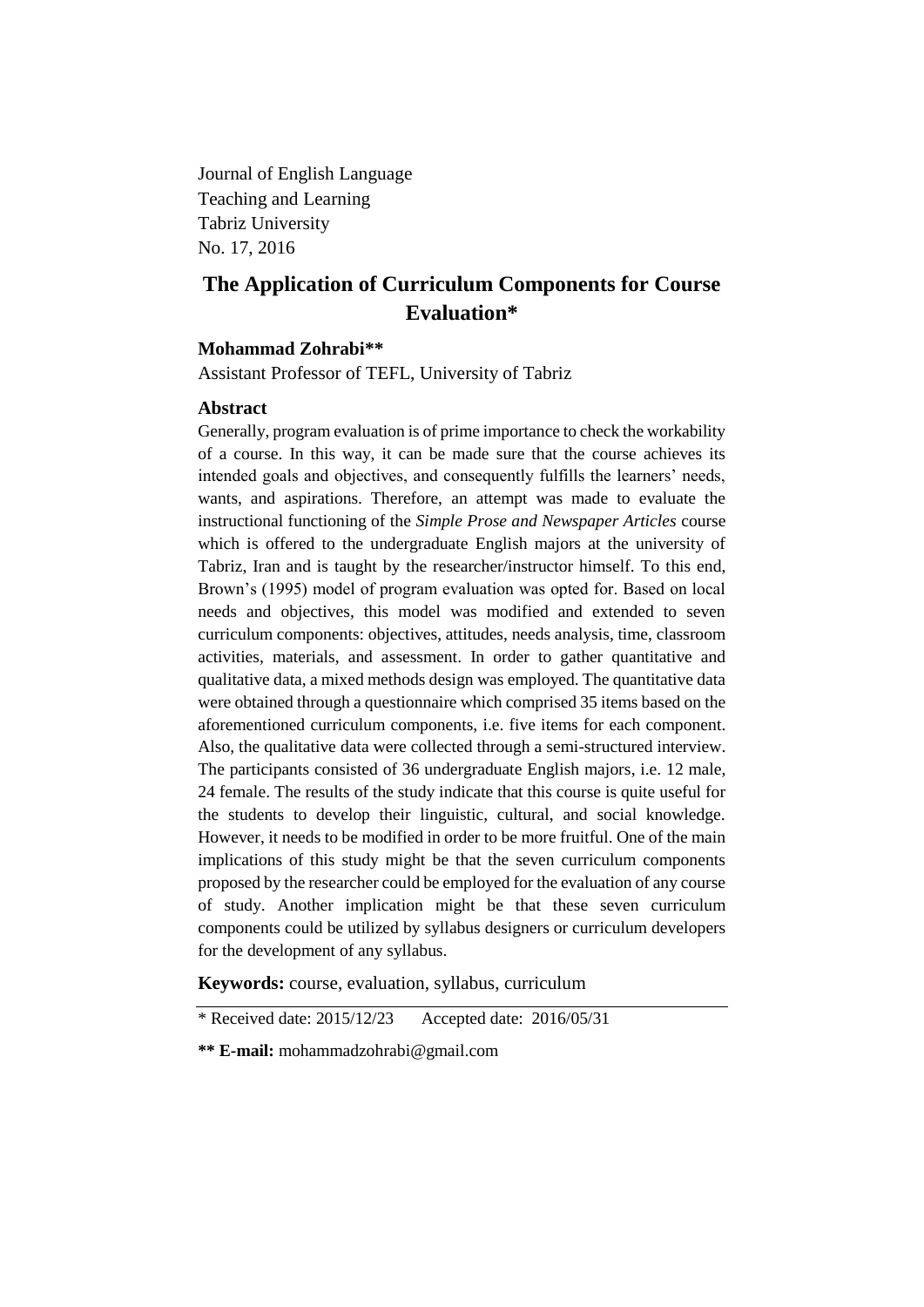#### **Introduction**

As language teachers or learners, we are familiar with evaluation and have been involved in it in one way or another. Generally, evaluation is a key element in any educational endeavor especially within the curriculum development (Worthen et al., 2003). However, evaluation has received scant attention in the field of foreign or second language teaching. Also, in the field of language teaching very few books or journals have appeared on evaluation. Meanwhile, one of the main deficiencies of earlier approaches to program evaluation was their lack of attention to process. They practically disregarded what actually took place within an instructional program.

Generally, in the literature on language teaching different experts have rendered varied definitions on evaluation. For example, Ryan (2007) holds that evaluation is concerned with process of description and making value judgments. He reckons that evaluation is an indispensable part of a syllabus and it should be included in any curriculum. In this way evaluation can be made accountable to the changing needs of a society. Robinson (2003, p. 199) presents a succinct definition of evaluation as "the collection, analysis, and interpretation of information … for forming judgments about the value of a particular program." Meanwhile, Murphy (1985, p. 4) argues that "evaluation should be an integral part of the working of the curriculum to ensure that what is done is worthwhile, necessary and sufficient." On the whole, emphasis should be on evaluating the entire learning process rather than the learners. It is believed that the emphasis should be on investigating the productivity of a course rather than merely on assessing the learners. Assessing learners barely provides us with necessary data. Therefore, stress should be on the process of course evaluation. Hutchinson and Waters (1987, p. 144) hold that "This kind of evaluation helps to assess whether the course objectives are being met – whether the course, in other words, is doing what it was designed to do."

In order to assess students' progress or a course's success, each researcher employs different evaluation techniques (Fraenkel & Wallen, 2008). Evidently, interest in course or program evaluation process mainly came into prominence in the 1960s. In the early days evaluation was thought of as the testing of students through the end-of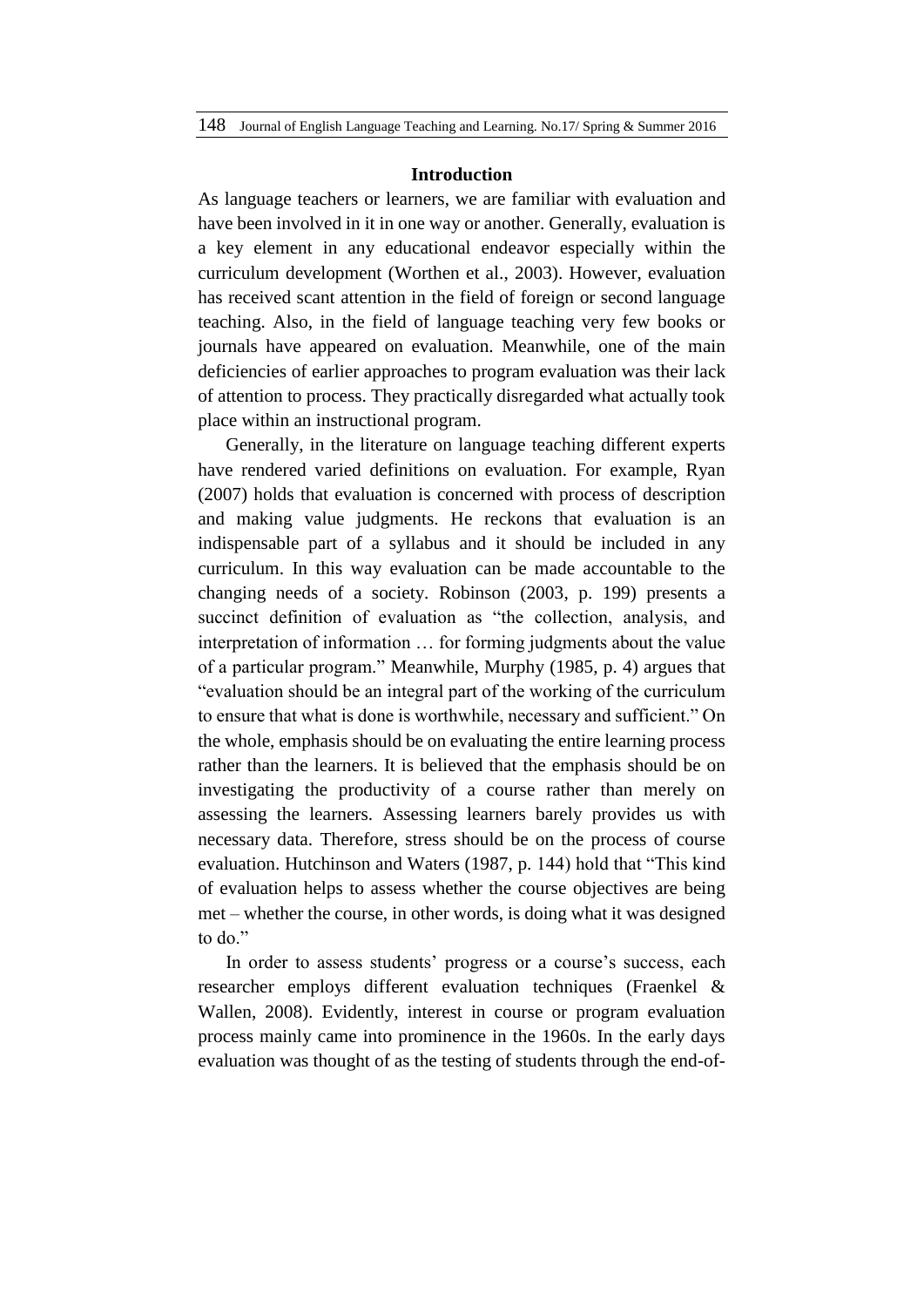semester tests. The emphasis was on the final product, that is, the students' test results. There was no attention being paid to the process of evaluation. In the beginning, program evaluation consisted of and was equal to investigating the efficiency and effectiveness of language teaching methods and materials.

Nevertheless, through the passage of time method and experimental studies gave way to more naturalistic studies of classroom processes. As Yang (2009, p. 77) stresses, "More recently, language education practitioners have begun to realize the benefits of broader notions of evaluation as a means of informing program development, and a focus on program processes … has gained substantial attention." To this end, Kiely (2009, p. 114) posits that "As well as inputs and outcomes, there is a need to examine the interactions and the factors which shape input use and impact." Royse et al. (2005) believe that the interest in more naturalistic data gathering and interpretation began in 1980s. For instance, Guthrie (1982) studied a language teaching program in California in which she used ethnographic approach. She observed the actual process of language teaching which took place in the classroom. On the whole, course or program evaluation can take place at different levels. Langbein and Felbinger (2006) suggest that it may occur at two levels: macro-level and micro-level. At macro-level a program is usually evaluated by experienced researchers along with several personnel who are expert in the field too. This type of evaluation involves a large-scale national or state program involving students, teachers, staff and so on. In these studies the whole process and details of a program are investigated. As Keily (2009, p. 99) puts, "The task is thus a broad, holistic one, incorporating all aspects of the program and informed by all stakeholders." On the other hand, a micro-level or small-scale evaluation might involve only the teacher and learners. Usually, in this type of study only one classroom is investigated by its own teacher. The present study is a macro-level evaluation in which the researcher himself who taught the course – *Simple Prose and Newspaper Articles* – also carried out the research. Concerning what to evaluate, Brown (1995, p. 233) opts for six components: needs analysis, objectives, testing, materials, teaching, and evaluation. However, in the present study taking into account other researchers' views (Akst & Hecht, 1980; Flowerdew & Peacock, 2001b; Kiely, 2009) and based on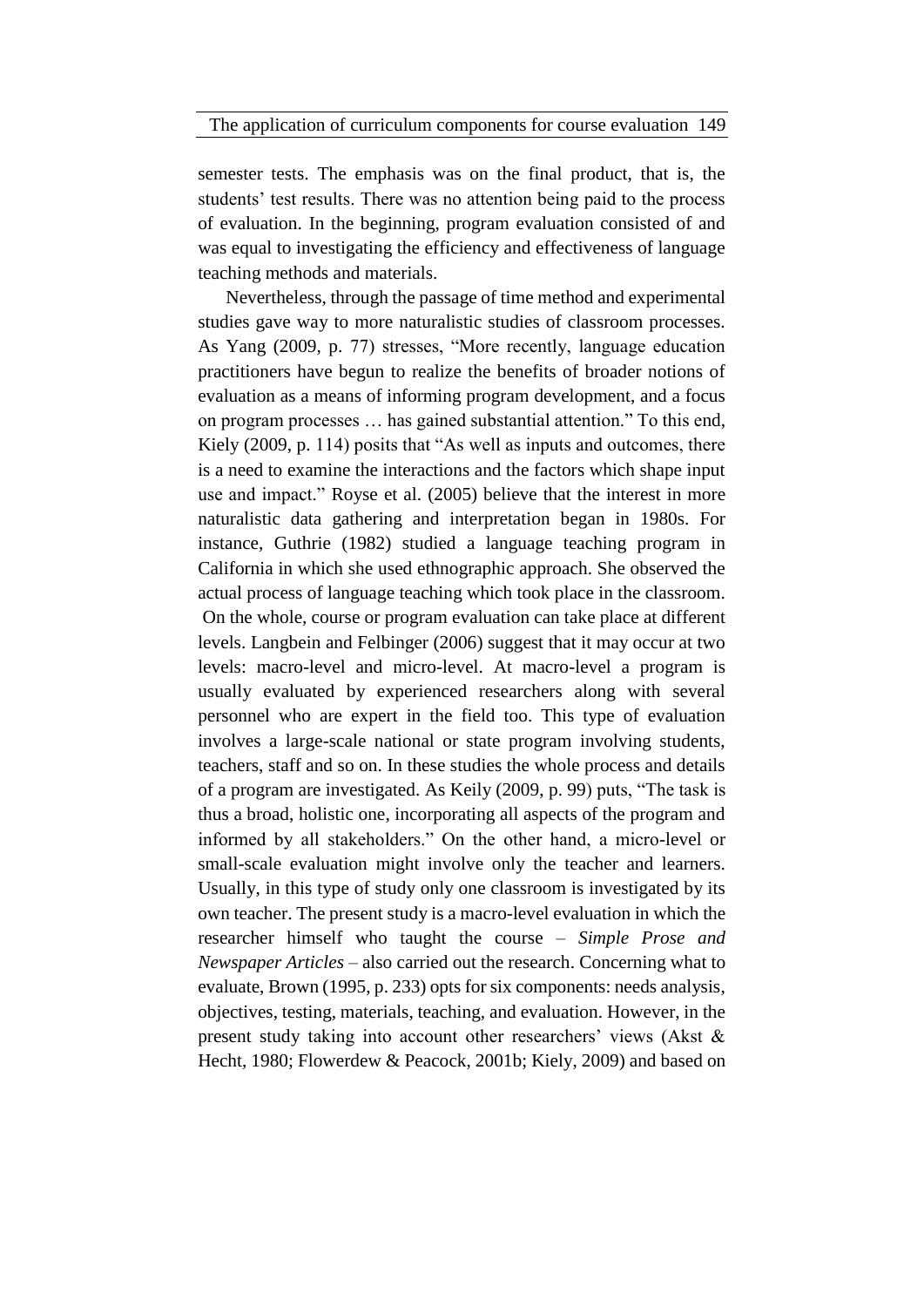local needs and goals the researcher came up with the following seven curriculum components: objectives, attitudes, needs analysis, time, classroom activities, materials, and assessment.

### **Review of the Related Literature**

Any course needs to be evaluated from time to time to ensure its effectiveness, efficiency, and appropriacy. The answer to the question: What should be evaluated? is one of the most overarching aspects of any evaluation endeavor. Yang (2009, p. 96) suggests that the stakeholders should "prioritize the most immediate evaluation needs of the program, that is, the program components about which they have most concerns and questions." The elements that a researcher selects for inspection depend on "its purpose, and also to the objectives of the particular program" (Alderson, 1996, p. 281). However, some objectives may prove, in the long run, to be of limited use. So, they might lose their credibility and appear to be useless. Some important issues may surface during the lifetime of a program and if a researcher only concentrated on observable objectives he/she might lose sight of them. To this end, Alderson (ibid.) emphasizes that "focusing upon objectives stated in a program document may lead the evaluator to overlook important outcomes which were unexpected." An experienced researcher usually considers different aspects before embarking on evaluation. One of these important aspects is the context or educational setting where evaluation activity takes place. Dudley-Evans and St John (2000, p. 129) rightly contend that "To evaluate everything is unrealistic; priorities can be set, the type and timing of data collection can be planned …" Therefore, from the very beginning the researcher should decide what to examine and, of course, reach an agreement with the various stakeholders in this matter. Flowerdew and Peacock (2001b, p. 193) claim that the researcher should investigate "the course design … to see if the course is meeting its stated objectives." They assert that the content of the evaluation includes: syllabus, materials, tasks, and methods.

There is hardly any consensus on what to evaluate. So it is indeed a dilemma for the researcher to come to terms on what to evaluate. However, it would be better to choose the factors that have either direct or indirect effect on the students' progress rate. Therefore, "it is up to individual teachers and curriculum personnel to decide how widely they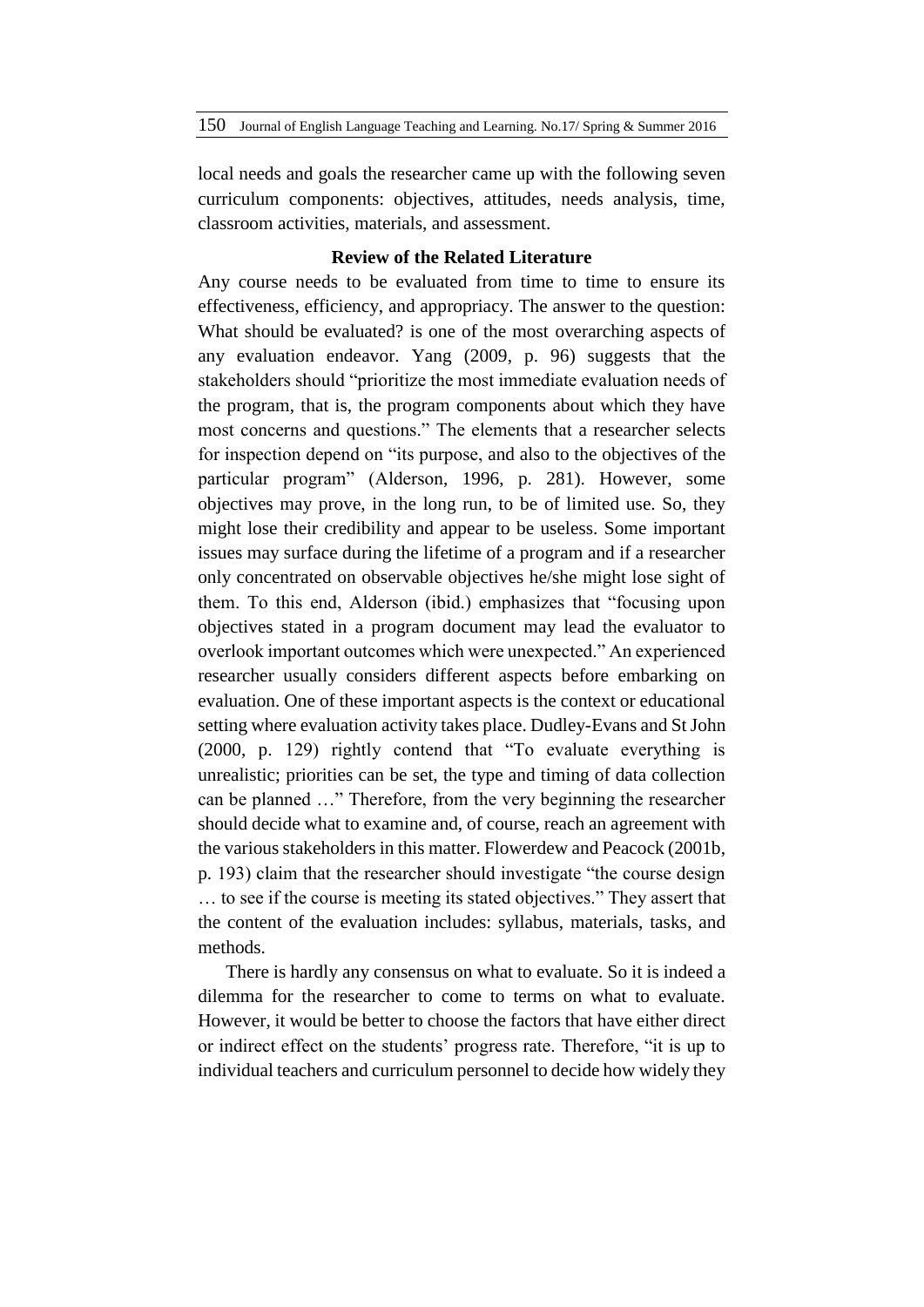The application of curriculum components for course evaluation 151

should cast the net" (Nunan, 1999a, p. 119). Nunan also believes that the likely factors for evaluation might include "initial planning procedures, goals, content, materials and learning activities, teacher performance and the assessment processes …" (ibid.). Yet, it might be suggested that different program constructs (needs, objectives, testing and teaching) can be evaluated from different points of view (effectiveness, efficiency and attitude). Kiely (2009, p. 99) believes that the three important aspects that need to be evaluated are: "innovation, teachers at work, and the quality of the learning experience of students." Evaluation could be narrow or broad in its scope, product- or processoriented, summative or formative, goal-free or objective-based. It can also be implemented at different levels. However, the present study endeavored to take a broad approach, in fact, based on actual classroom process, formative in nature and according to some overall objectives. The reason that this research did not stick to a strictly dogmatic objective-based approach was that some points might be hidden and surfaced during the actual process of the investigation. So, the present researcher attempted to scrutinize what practically occurred in the *Simple Prose and Newspaper Articles* class. Therefore, the curriculum constructs to be explored in this research were adopted from Brown (1995, p. 20) which include: needs analysis, objectives, testing, materials, teaching, and evaluation. However, in order to study the course under study more deeply the six components were revised and modified into seven elements: objectives, attitudes, needs analysis, time, classroom activities, materials, and assessment.

### **Objectives**

All in all, objectives are one of the quintessential aspects of any course or program. Any curriculum usually determines its instructional objectives at the beginning of the course. These objectives should clearly elucidate the language elements or skills which the students might learn during the program. In fact, objectives or goals are the ends towards which we try to direct our efforts. That is, objectives are things we aim to achieve at the end of the course (Van Blerkom, 2003). In this regard, Richards (2007) contends that objectives are the goals of a program which attempt to bring about some changes in students. Therefore, objectives determine the goals of a program and offer guidelines for students and teachers. Mainly, the overall goals of the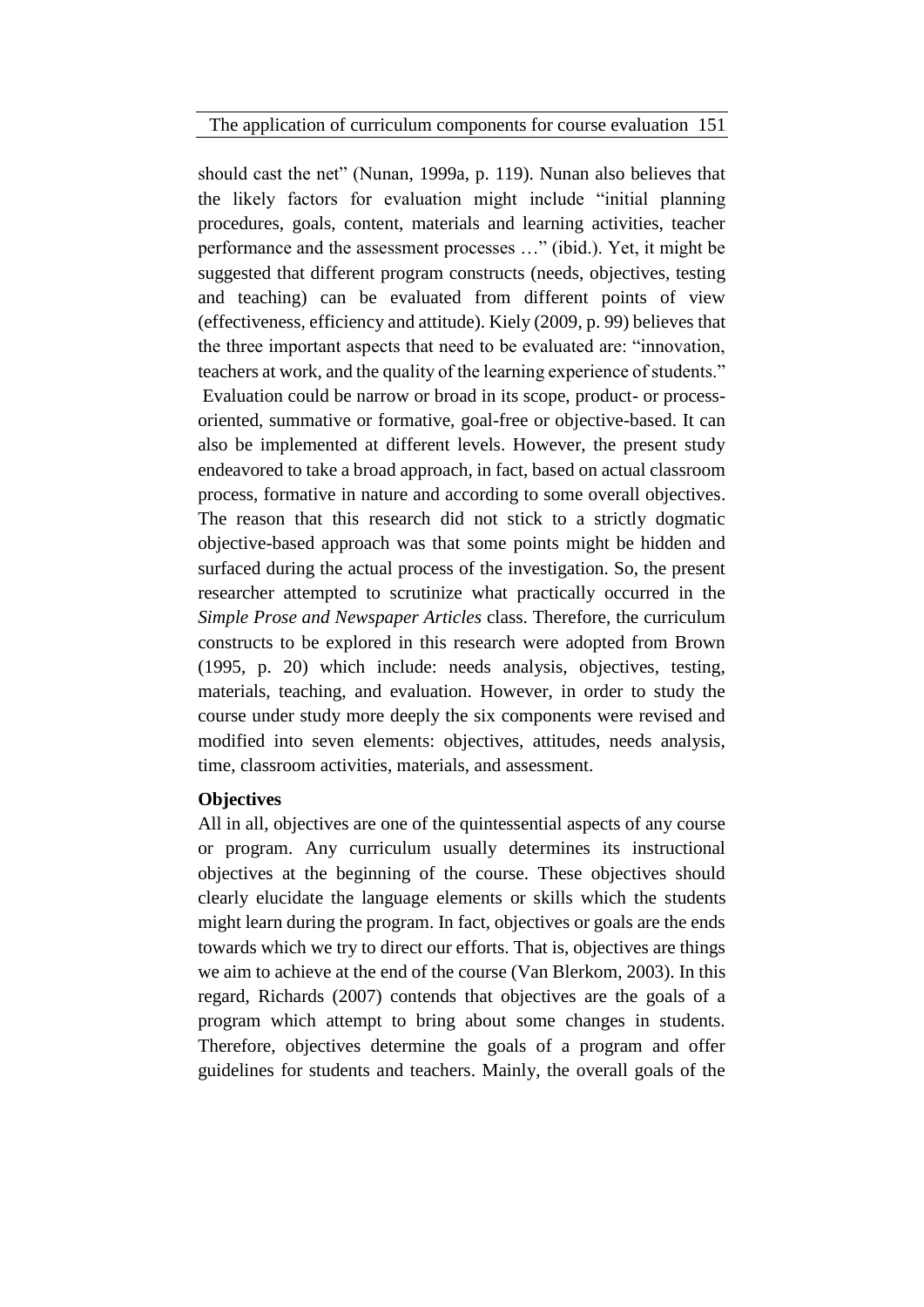*Simple Prose and Newspaper Articles* course are to enable students to read and understand different types of passages and newspaper texts. On the whole, specification of objectives has the following benefits:

- They save a lot of teachers' time and energy.

- They help to determine the necessary course materials.

- They improve the adequacy and effectiveness of the teaching-learning process.
- They direct the students' attention, increase their persistence and motivate them.
- They encourage students to become involved and develop their own learning skills and strategies.
- They help to develop criteria for evaluating materials and methods as well as monitoring students' progress.

# **Attitudes**

In the main, students' attitudes determine whether or not they intend and like to learn a foreign or second language. Generally, favorable attitudes toward the language and its speakers can augment students' motivation and their learning rate (Lightbown & Spada, 2003). In fact, motivation for learning a second language is one of the realizations of positive attitudes toward the language. Therefore, if students develop positive attitudes toward the teachers, materials and methods, they will try hard to learn the second language eagerly. However, if they feel hostile toward the language, materials, and the teachers, they will barely achieve any success (Harmer, 2002). Thus, negative attitudes will increase the students' affective filter and hinder language learning. Also, external pressure can bring about negative attitudes toward the second language. Breen (2001b) maintains that students' views about the classroom, their previous experiences of learning, and their understanding of the classroom culture can have an overarching influence on their attitudes toward the language. In this regard, Lin (2001, pp. 271-2) argues that teachers can hardly know about their students' attitudes because students "hold an ambivalent, want-hate relationship with English." It goes without saying that teachers can play an important role in forming and maintaining positive attitudes in their students. Therefore, teachers need to:

- encourage the students in positive attitudes,

- prepare the students in efficient skills and strategies,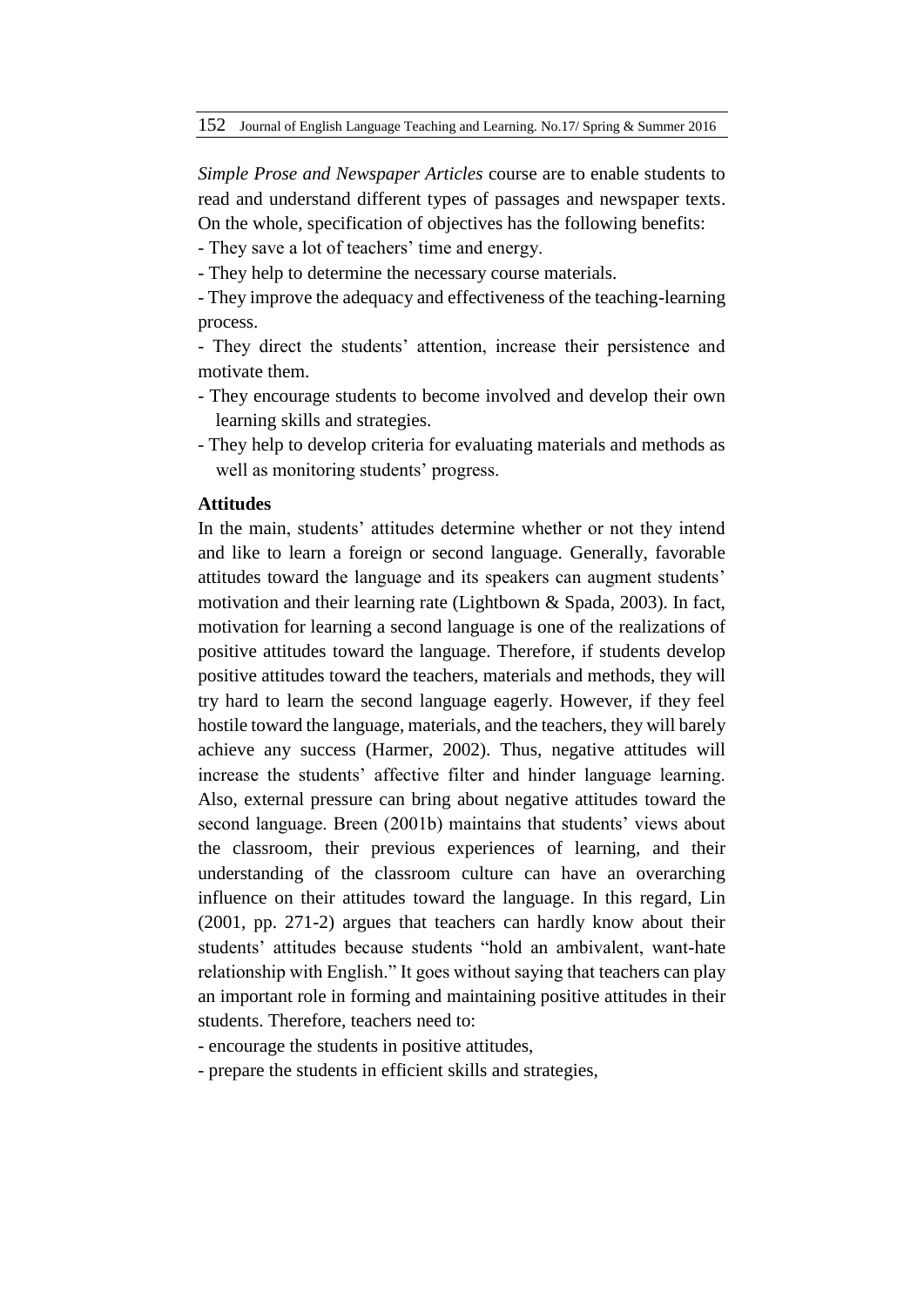- involve the students and make them responsible for their own learning,

- create a supportive and pleasant atmosphere to suit different student types,

- familiarize the students with the intended culture,
- try to know their students and their attitudes,
- try to lower the students' anxiety and promote their self-confidence.

## **Needs Analysis**

We had better carry out needs analysis in order to devise a course and prepare materials and methods based on the students' and institution's objectives. As Richards (2007, p. 51) holds, "a sound educational program should be based on an analysis of learner needs." Needs analysis is the starting point which is usually done before, during, and even after the course in order to determine the course's outline, materials, and resources. Any course should be set up based on the students' needs and we should be "sensitive to our learners and their needs" (Schmitt, 2000, p. 136). To this end, Flowerdew and Peacock (2001, p. 178) contend that needs analysis attempts "to fine tune the curriculum to the specific needs of the learner." Generally, in addition to determining the students' needs, materials, and methods, needs analysis intends to:

- ascertain the students' objectives and goals,

- find out what the students need to do in order to learn language (learning needs),
- determine what the students might do in the target situation (target situation analysis),
- check the place and its availability of the resources, equipment, materials and facilities (means analysis),
- establish the students' language level at the beginning of the program (present situation analysis).

# **Time**

To some extent, one of the crucial factors which has tremendous effect on the students' learning rate is the amount of time spent on teachinglearning exercises and activities in the classroom. Certainly, the amount of instruction per day, week, and month play an overriding role in language acquisition process (Rahimian, 2005). Peacock (2009) also believes that the students' time in the classroom is limited and short.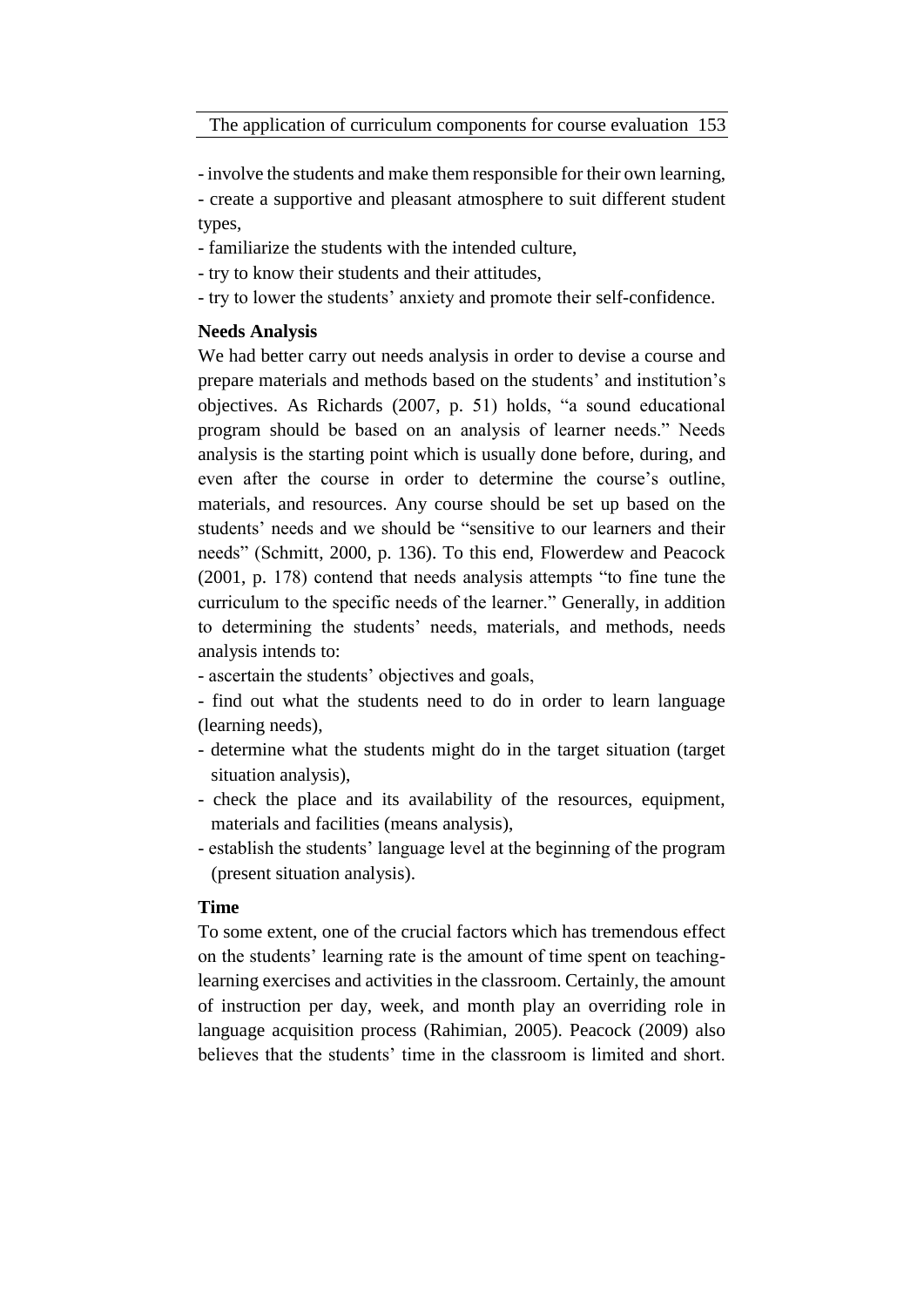Consequently, the restricted amount of time could damage and decrease the quality and efficiency of the classroom teaching-learning activities. Therefore, Brinton and Holten (2001) argue that a few weeks of instruction could barely impact the students' language proficiency level. Also, language is too complex and varied to be learned in a short period of time. Therefore, the language teachers can hardly cover the main syllabus topics in a restricted period of time. In this regard, Hedge (2002) states that teachers barely have any time to devote to revision and obtain feedback from the students.

To compensate for the shortage of class time, the students need to manage their time as efficiently as possible. To this end, Van Blerkom (2003, p. 51) recommends "using good time-management skills." Also, Longman and Atkinson (2002) argue that if the students want to achieve their goals, they need to regulate their time effectively. The students need to learn and develop effective strategies and tools in order to become autonomous. At this juncture, Peacock (2001) emphasizes the importance of independent study outside the classroom. Generally, language teachers need time to plan and organize coherent courses. The teachers, also, need to regulate and distribute the class time as carefully as possible in order to have enough time for each activity and exercise (Hedge, 2002). On the whole, because of the shortage of time, the teachers should teach those aspects of the course that are urgently needed by the students and are based on the course objectives.

### **Classroom Activities**

It goes without saying that effective and interesting classroom activities and exercises can tremendously contribute to learning and make it enjoyable. Students do not learn language by absorbing transmitted knowledge. They need to practice and produce language in meaningful contexts in order to acquire it. However, Dogancay-Aktuna (2006, p. 283) contends that "in many EFL contexts the goals of language teaching and norms of classroom participation differ from those in ESL contexts." Nunan (2001) argues that in EFL situations students are only taught about the language forms and do not learn their functions and consequently cannot use them in meaningful communications. Alvarez (2007, p. 135) notes that "there is no single shared paradigm for foreign language education." The important point is that every student, instructor and institution is unique and "language of instruction and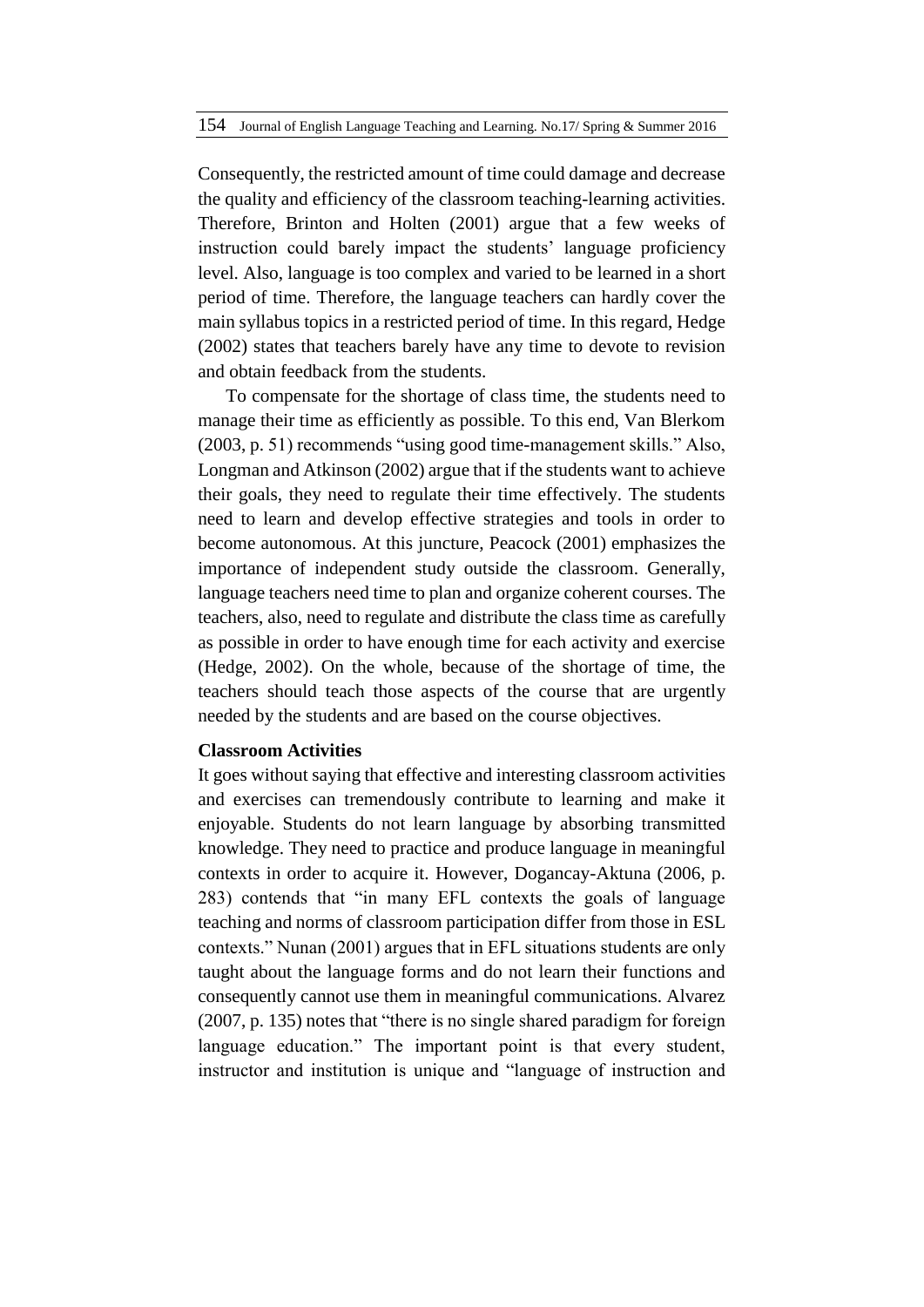The application of curriculum components for course evaluation 155

curricula vary from country to country" (Mercer, 2001, p. 243). Therefore, the important task for the teacher is to design exercises which could engage different types of students and consider their objectives, language levels, needs and wants (Richards, 2007). In order to keep students engaged, teachers need to provide them with a variety of exercises and activities. Also, teachers should create situations in which the students could do exercises in meaningful contexts, rather than just answering them in a mechanical and abstract way. As Richards and Rodgers (2002) stress, teaching activities that emphasize grammatical points are quite different from those that focus on communicative activities. Mainly, there should be a balance of activities between the grammatical accuracy and communicative fluency.

# **Materials**

Appropriate and effective materials not only can be taught straightforwardly but also can facilitate learning process. However, Clapham (2001, p. 99) argues that finding useful materials is difficult and their suitability "cannot be known in advance." In this regard, Mishan (2005) recommends selecting the best and most appropriate materials which are available. Essentially, most of the teachers do not have time or are not provided with enough time to develop their own materials based on their students' needs and course objectives (Gatehouse, 2001). As language teachers, we need to engage students with pertinent and interesting materials. Hence, textbooks are one of the adequate and handy means which mediate between the students and teachers. However, the teachers should not depend too much on them. Cunningsworth (1995, p. 10) cautions that "heavy dependence on coursebooks is far from ideal" because they limit the teachers' creativity and flexibility. To this end, Harmer (2002, p. 305) suggests the use of both textbooks and "a variety of homegrown materials."

# **Assessment**

Assessment is an important tool through which language teachers can obtain information about the students and their learning processes. The teachers should continuously monitor their students in order to ensure that they are making adequate educational progress (Mercer, 2001). On the other hand, students expect to be assessed in order to obtain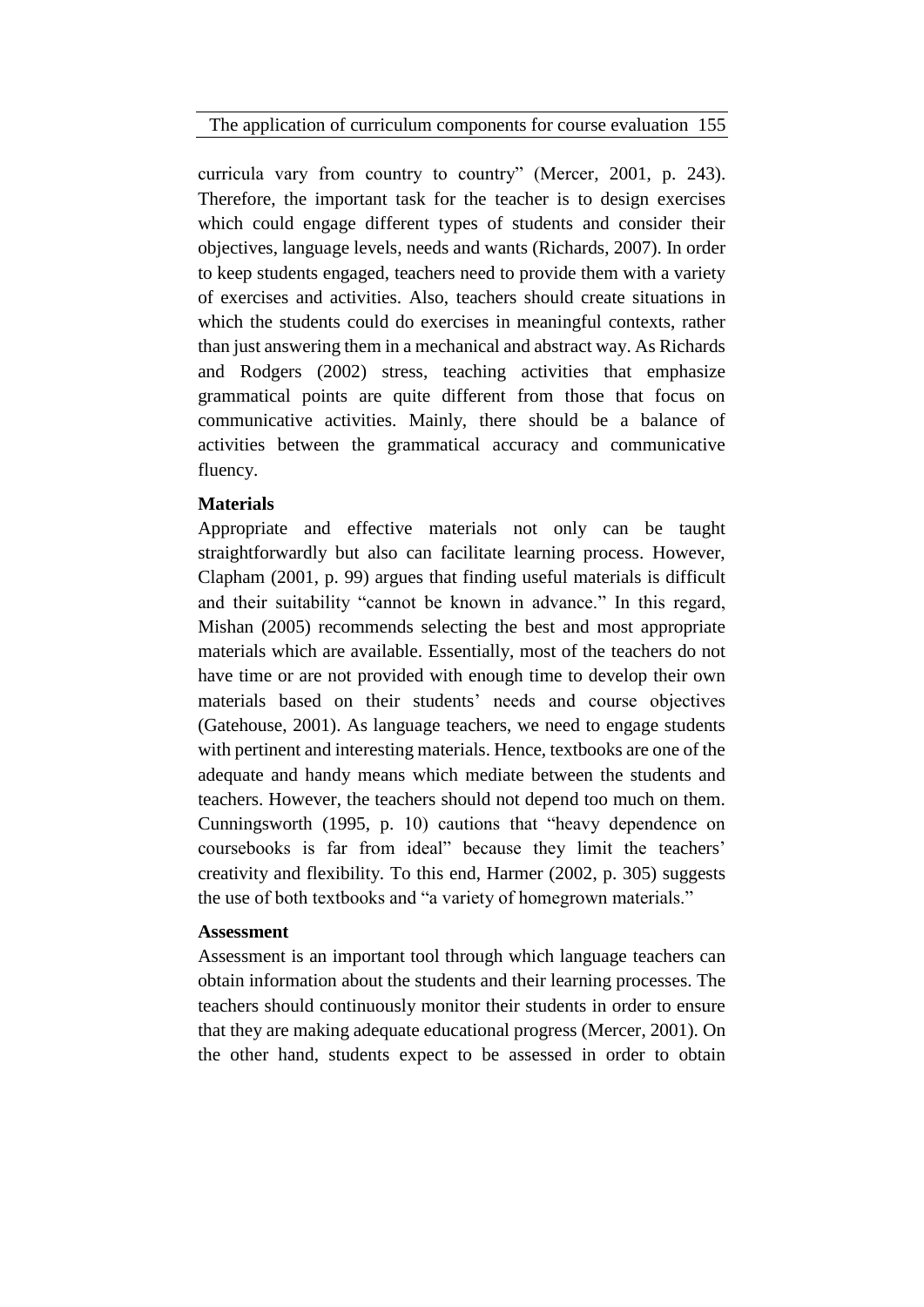feedback on their progress (Harmer, 2002). Therefore, teachers need to gather enough and adequate information about the students and, of course, through different procedures. Additionally, the teachers need to carry out assessment in order to ensure that they are doing their job effectively (Johnson, 2001). In fact, efficient assessment can enrich teaching and stimulate learning process.

Rea-Dickins (2002) makes a distinction between testing and assessment. She believes that assessment is more inclusive than testing. Assessment is continuous and is carried out over an extended period of time. But testing is one of the means within the assessment procedure which only measures the students' attainment of course objectives and materials. Testing is more concerned with the mechanical ways of measuring the structural and grammatical knowledge of the students. It reveals nothing about the functional and practical use of language by the students. However, assessment tries to gather information on all aspects of learning by the students. Testing can be fulfilled through the end-of-semester exams and can be carried out via the conventional paper-and-pencil means (i.e. written form) (Bachman & Palmer, 2000). Assessment can be done not only by means of tests and exams but also through investigating the students' works: reports and comments (by both students and teachers), self-assessment (by students), classroom observation (by teachers), and portfolios (samples of students' written and oral works). Clearly, scores, marks or grades barely reveal anything about the individual students' development. Therefore, in addition to tests and exams, other means of monitoring students' progress are necessary to be implemented. So, assessment can provide a wide range of methods to identify students' progress. Therefore, inspired by the following research questions, the present researcher tried to conduct and evaluate the usefulness and appropriacy of the *Simple Prose and Newspaper Articles* course.

- 1- What are the most prominent curriculum components?
- 2- How can a course of study be evaluated?
- 3- What are the English majors' perceptions toward the *Simple Prose and Newspaper Articles* course?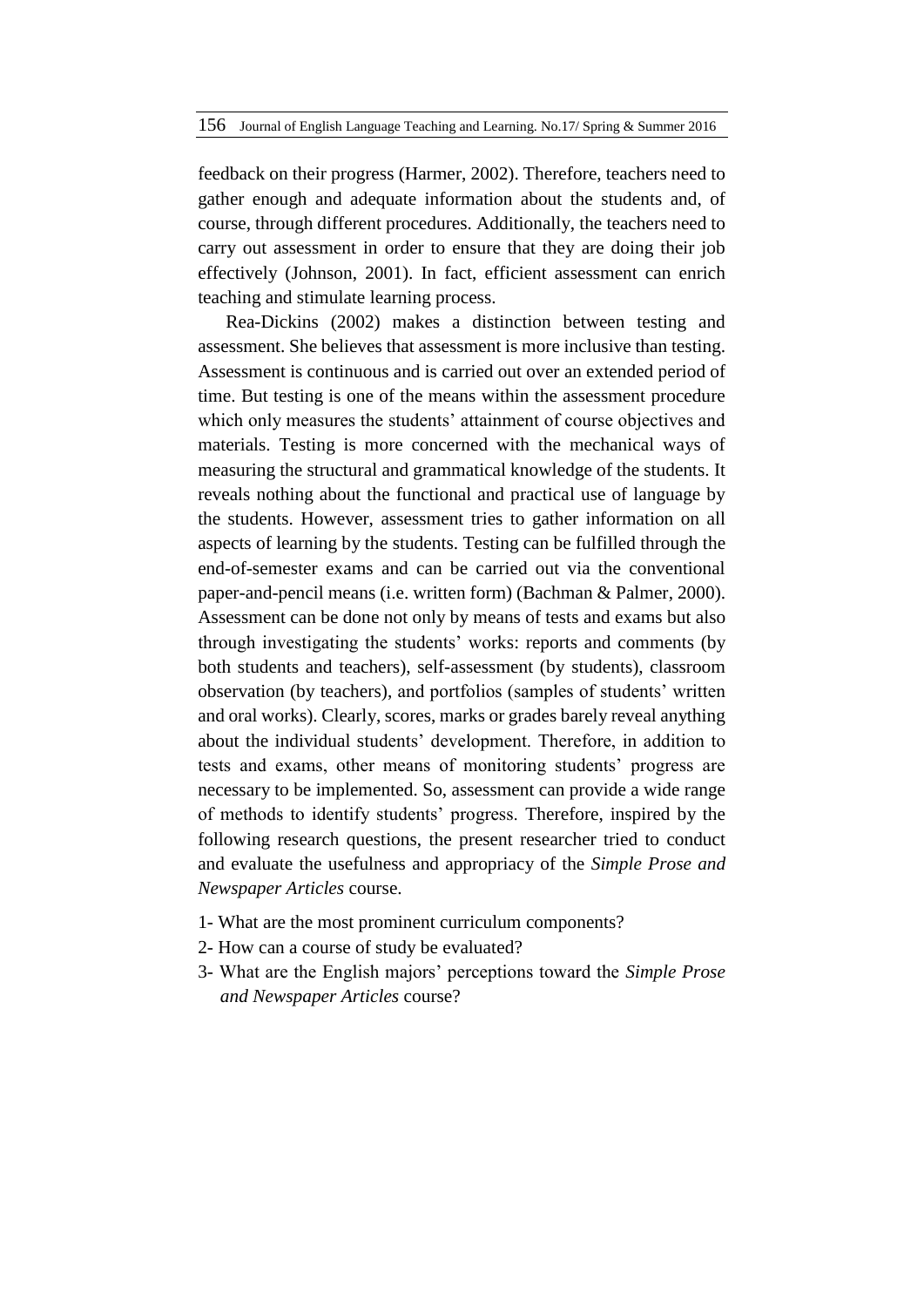### **The Study**

### **Site of the Study**

The present study took place at the University of Tabriz, Iran. The *Simple Prose and Newspaper Articles* which is a 3-unit-credit course is offered to undergraduate English majors by the English Department, at the Faculty of Persian Literature and Foreign Languages. It is a compulsory course and is taught by the present researcher. A homegrown textbook consisting of 28 units prepared by the researcher and another textbook by M.R. Shams (2010) entitled *Reading English Newspapers* are taught for this course. This course is intended to familiarize the students with different types of readings especially through newspaper articles. In order to ensure that this course is useful and achieves its goals the present research took place. Therefore, adopting and at the same time adapting Brown's (1995) curriculum components, the following seven curriculum components were applied and evaluated: objectives, attitudes, needs analysis, time, classroom activities, materials, and assessment.

# **Method**

#### **Design of the Study**

This study employed a mixed methods design. It is because there are both quantitative data obtained through questionnaire items and qualitative data obtained through semi-structured interview. As Lynch (1996b, p. 171) states, "The preferred evaluation approach … is mixed strategies (i.e. quantitative analysis of qualitative data) or mixed design (positivistic and naturalistic)." Therefore, the mixed methods easily allowed the present researcher to collect both numerical data and text data.

Meanwhile, the focus of the study was on *formative* evaluation rather than *summative* one. In formative evaluation the emphasis is on the process of learning and teaching but in summative evaluation the focus is on the end results which are the students' final scores. In fact, scores, grades, and marks hardly show the students' use of language in real situations. But involving the students in the process of curriculum development and evaluation can enhance their ownership of the course and their participation in the classroom activities.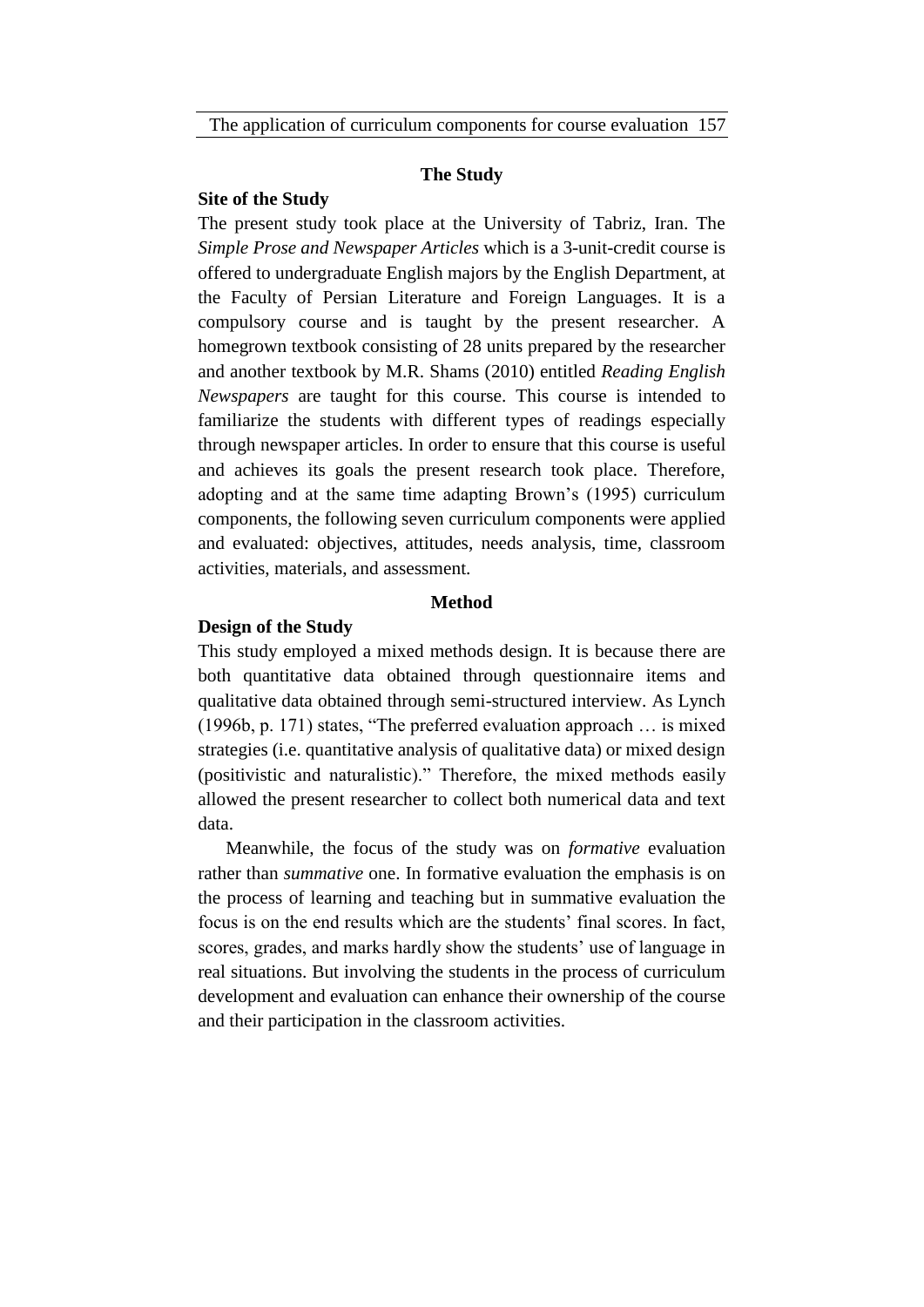#### **Participants**

The participants of the study consisted of 36 undergraduate English majors: 12 male and 24 female. Their age range was between 20-26, and they were in their sixth term of study. As the researcher was their instructor and explained the purpose of the study, the students eagerly and enthusiastically participated in the research and answered the interview questions and filled the questionnaire form.

#### **Instruments**

In order to study the students' perceptions toward the *Simple Prose and Newspaper Articles* course, a questionnaire consisting of 35 items divided into seven curriculum components (five items for each component) were given to the students at the end of the course. The items are in the form of Likert scale. That is, the items comprise five answers: Strongly disagree (SD), Disagree (D), Unsure (U), Agree (A), Strongly agree (SA). Also, each option was given a number in the following form to ease the process of interpreting mean scores:  $SD=1$ , D=2, U=3, A=4, SA=5.

Also, in order to triangulate the data, a semi-structured interview was conducted at the beginning, during, and at the end of the course. The advantage of semi-structured interview is that data collection is both systematic and conversational (Burns, 2003). Meanwhile, the students were not pressurized into a formal and stressful interview. Rather, the researcher asked the intended questions whenever and wherever the students were ready, eager, and willing to talk. Therefore, based on seven curriculum components, the following seven interview questions were devised and used:

- 1- Do you think that there is a match and balance between your goals and the courses' goals? explain. (objectives).
- 2- What is your impression and understanding about the *Simple Prose and Newspaper Articles* course? (attitudes).
- 3- Can this course meet your academic and workplace needs, wants, and desires? (needs analysis).
- 4- Do you think that the 3-hour per week time is enough for this course or more time should be allocated? (time).
- 5- Are the classroom activities including tasks, exercises in the textbook, slide presentations, and homework useful and appropriate? (classroom activities).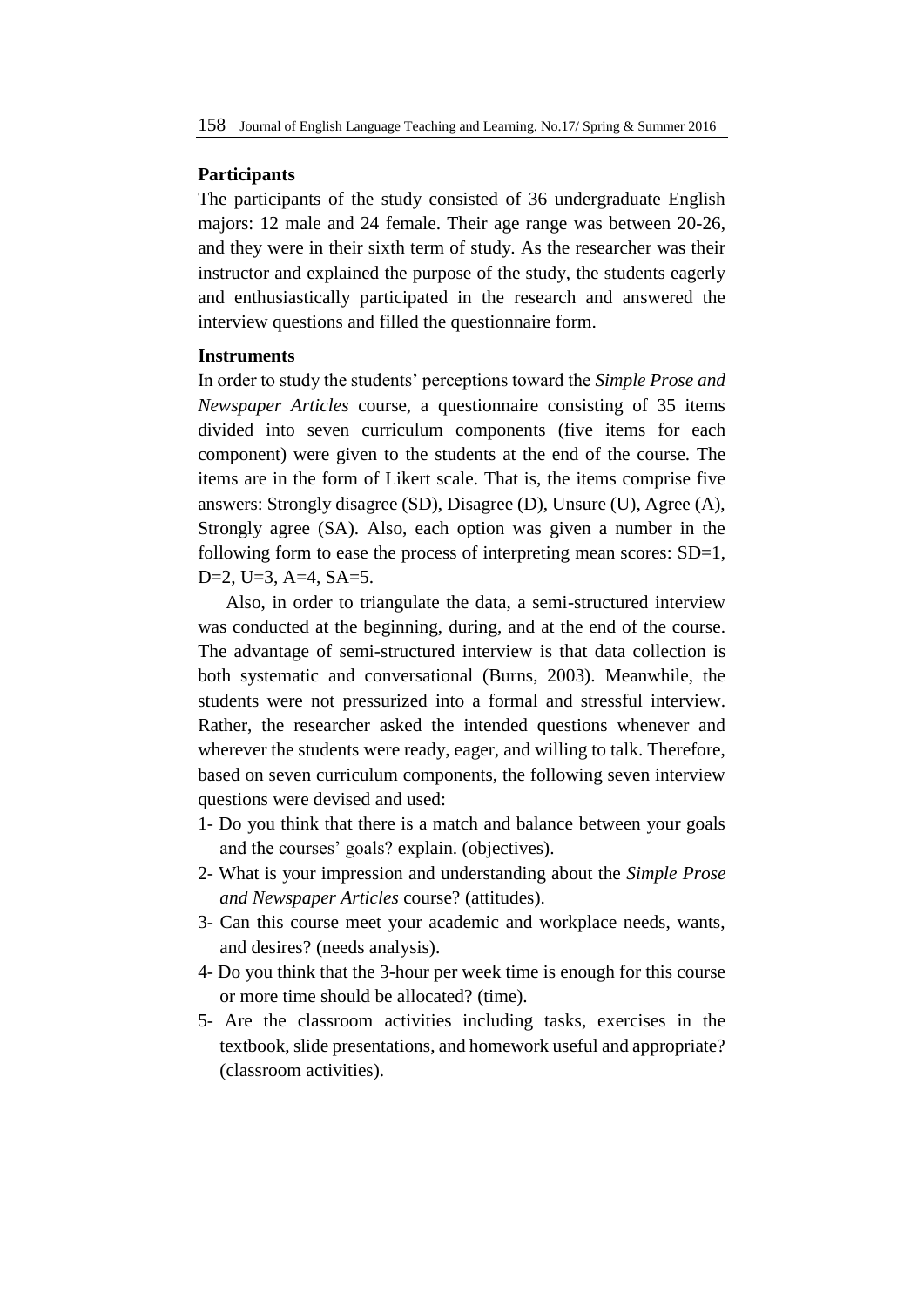- 6- Are the textbooks prepared by your instructor and the one by M.R. Shams useful and appropriate for this course? explain. (materials).
- 7- Do you think that the questions asked by the instructor every session are useful in enhancing the learning process? (assessment).

### **Data Analysis and Results**

The findings of the present study are presented through tables and necessary explanations and elaborations are provided accordingly. Since the data of the study are a combination of numbers (questionnaire) and texts (interviews), for each table adequate descriptions are rendered. In order to easily and clearly analyze and present the results, the findings appear in seven categories of curriculum components: objectives, attitudes, needs analysis, time, classroom activities, materials, and assessment.

### **Objectives**

Table 1

*Responses to Items on Objectives*

| <b>Items</b>                                                      | SD             | D              | U              | A     | SА             | М   |
|-------------------------------------------------------------------|----------------|----------------|----------------|-------|----------------|-----|
| 1- Simple Prose and Newspaper                                     | 1              | $\mathfrak{D}$ | $\mathfrak{D}$ | 25    | 6              | 3.9 |
| Articles course directed<br>my                                    | 2.7%           | 5.5%           | 5.5%           | 69.4% | 16.6%          |     |
| increased<br>attention,<br>my                                     |                |                |                |       |                |     |
| persistence, and motivated me.                                    |                |                |                |       |                |     |
| 2- The reason that I am taking                                    | $\overline{2}$ | 23             | 1              | 9     | 1              | 2.3 |
| this course is to meet graduation                                 | 5.5%           | 63.8%          | 2.7%           | 25%   | 2.7%           |     |
| requirements.                                                     |                |                |                |       |                |     |
| 3- This course encouraged me to                                   | 2              | 5              | 5              | 21    | 3              | 3.5 |
| become involved and develop                                       | 5.5%           | 13.5%          | 13.5%          | 58.3% | 8.3%           |     |
| my own learning skills and                                        |                |                |                |       |                |     |
| strategies.                                                       |                |                |                |       |                |     |
| There<br>is<br>$4-$<br>close<br>a                                 |                | 6              | 4              | 22    | $\overline{4}$ | 3.6 |
| approximation<br>between<br>the                                   |                | 16.6%          | 11%            | 61%   | 11%            |     |
| objectives of the course and my                                   |                |                |                |       |                |     |
| academic goals.                                                   |                |                |                |       |                |     |
| 5- This course is useful to me to                                 |                |                | 11             | 18    | 6              | 3.8 |
| achieve my workplace goals.                                       |                | 2.7%           | 30.5%          | 50%   | 16.6%          |     |
| Standard deviation $= 0.64$<br>Variance $= 0.41$<br>$Mean = 3.42$ |                |                |                |       |                |     |

As item no. one shows, many of the students (A+SA=86%) agree that the *Simple Prose and Newspaper Articles* course was influential in directing their attention, increasing their persistence, and motivating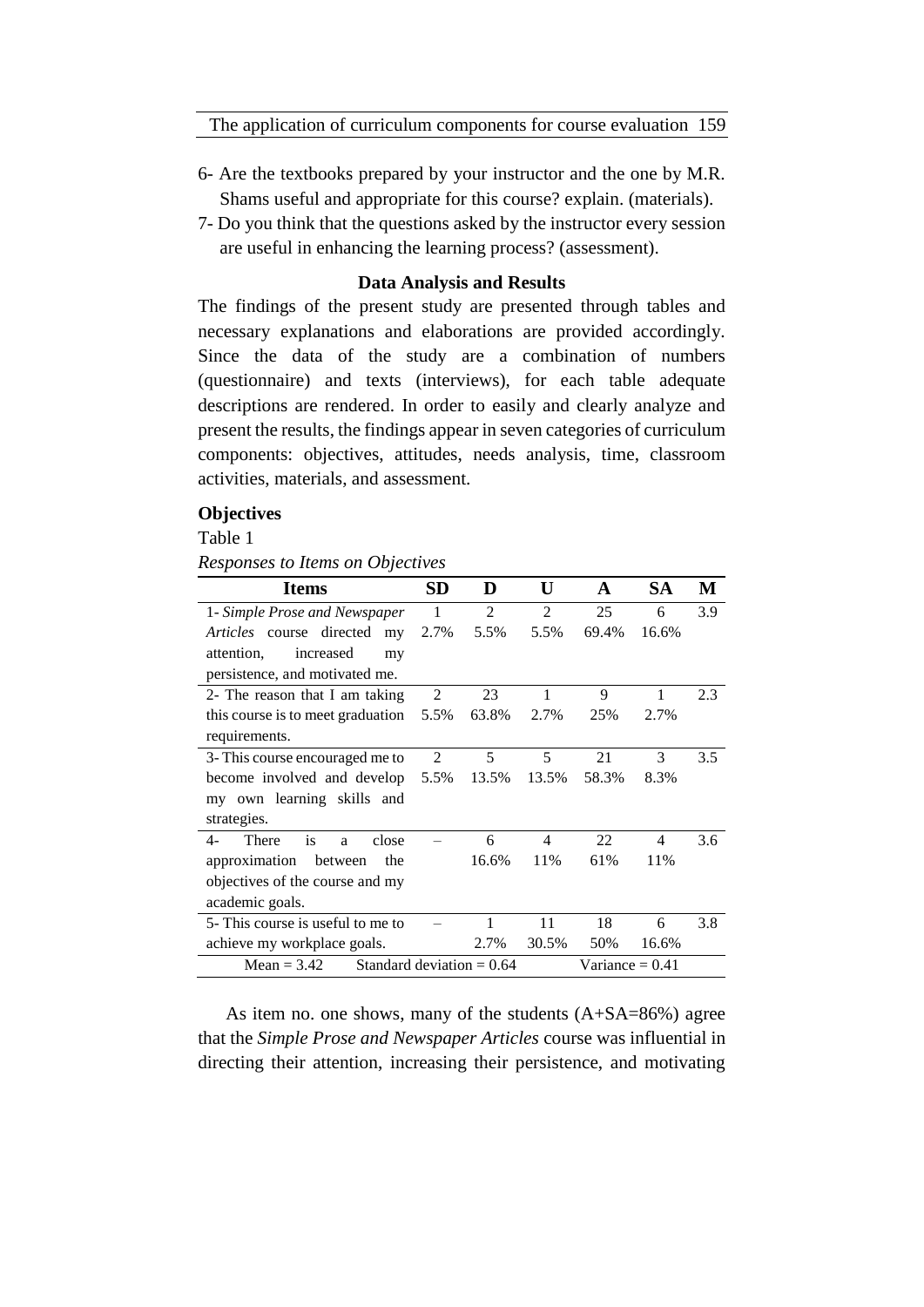them. Therefore, it can be deduced that when the course and students' objectives are rather the same, the learners can be attentive, persistent, and motivated.

Based on item no. two, most of the students (D+SD=69.3%) disagree that their sole purpose of taking this course was to meet the graduation requirements. When interviewed, many of the students (85%) believed that the *Simple Prose and Newspaper Articles* course was an important course. It was because this course familiarized them with the target culture, and every day issues.

According to item no. three, many of the students (A+SA=72.1%) became involved in doing exercises and activities. Also, this course raised the students' awareness toward their skills and strategies. During the interview the students (90%) pointed out that since the course objectives were somehow compatible with their goals, they tried hard to find their specific skills and strategies in doing exercises, and tasks.

Item no. four shows that there is a close proximity between the students' academic goals (A+SA=72%) and the course objectives. It was during the interview that most of the students (80%) pointed out that this course is crucial to familiarize them with the target culture. It is because the every day cultural, social, economical, and political issues appear in newspapers. Therefore, newspapers are a rich source for students to acquire how the target people think, act, and deal with various issues.

It can be deduced from item no. five that the *Simple Prose and Newspaper Articles* course is useful for most of the students (A+SA=66%) to achieve their workplace goals. When interviewed, most of the students (85%) believed that the reading skill is an important asset in an EFL context. Since in Iran English acts as an EFL, many graduates need reading and writing skills more than any other skills. In Iran there is barely any speaking or listening skills to take place in workplace contexts. Accordingly, the graduates mostly use the reading and writing skills in their workplace.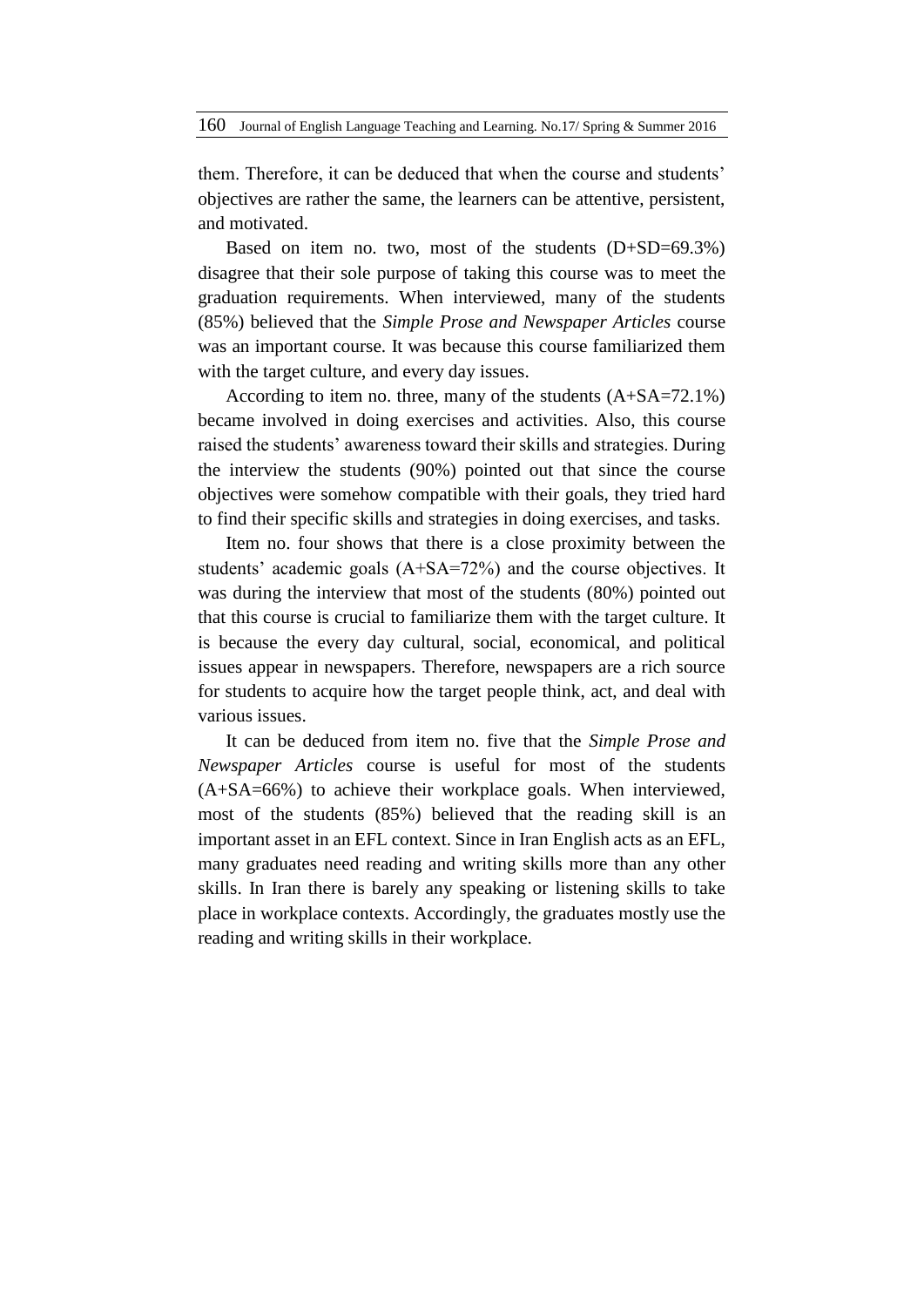# **Attitudes**

Table 2

*Responses to Items on Attitudes*

| <b>Items</b>                              | SD   | D              | U              | A     | SА                | М                        |
|-------------------------------------------|------|----------------|----------------|-------|-------------------|--------------------------|
| Prose<br>Simple<br>6-<br>and              | 1    | $\mathfrak{D}$ | $\overline{4}$ | 24    | 5                 | 3.8                      |
| Articles<br>Newspaper<br>course           | 2.7% | 5.5%           | 11.11%         | 66.6% | 13.8%             |                          |
| encouraged me in positive                 |      |                |                |       |                   |                          |
| attitudes.                                |      |                |                |       |                   |                          |
| 7- This course involved me                |      | 3              | 2              | 25    | 6                 | 3.9                      |
| and made me responsible for               |      | 8.3%           | 5.5%           | 69%   | 16.6%             |                          |
| my own learning.                          |      |                |                |       |                   |                          |
| 8- Our instructor created a               |      |                | 1              | 27    | 8                 | 4.19                     |
| supportive<br>and<br>pleasant             |      |                | 2.7%           | 75%   | 22.2%             |                          |
| atmosphere to suit different              |      |                |                |       |                   |                          |
| student types.                            |      |                |                |       |                   |                          |
| 9- Our instructor tried to know           |      | 1              | $\overline{2}$ | 26    | 7                 | $\overline{\mathcal{A}}$ |
| the students and their attitudes.         |      | 2.7%           | 5.5%           | 72.2% | 19.4%             |                          |
| 10- This course lowered my                |      | $\overline{2}$ | 3              | 20    | 11                | 4.11                     |
| anxiety and promoted my self-             |      | 5.5%           | 8.3%           | 55.5% | 30.5%             |                          |
| confidence.                               |      |                |                |       |                   |                          |
| Standard deviation $= 0.15$<br>Mean $=$ 4 |      |                |                |       | Variance $= 0.02$ |                          |

As item no. six shows, only a few students (D+SD=8.2%) state that the *Simple Prose and Newspaper Articles* course did not provide them with positive attitudes. However, most of the students  $(A+SA=80%)$ agree that this course encouraged them in positive attitudes. When interviewed, most of the students (85%) believed that this course was interesting and the different types of materials and activities encouraged them to study more and consequently learn better.

Based on item no. seven, it can be seen that most of the students (A+SA=86%) were involved in doing activities inside and outside the classroom. During the interview the students stated that the nature of activities were in a way that they had to concentrate closely on doing the textbook exercises. This made them to focus and try hard in order to learn optimally.

It can be understood from item no. eight that the instructor (also the researcher of this study) of the course created a supportive and learnerfriendly atmosphere for most of the students (A+SA=97%). The interview results indicate that most of the students (95%) were happy and satisfied with the classroom atmosphere. They stated that the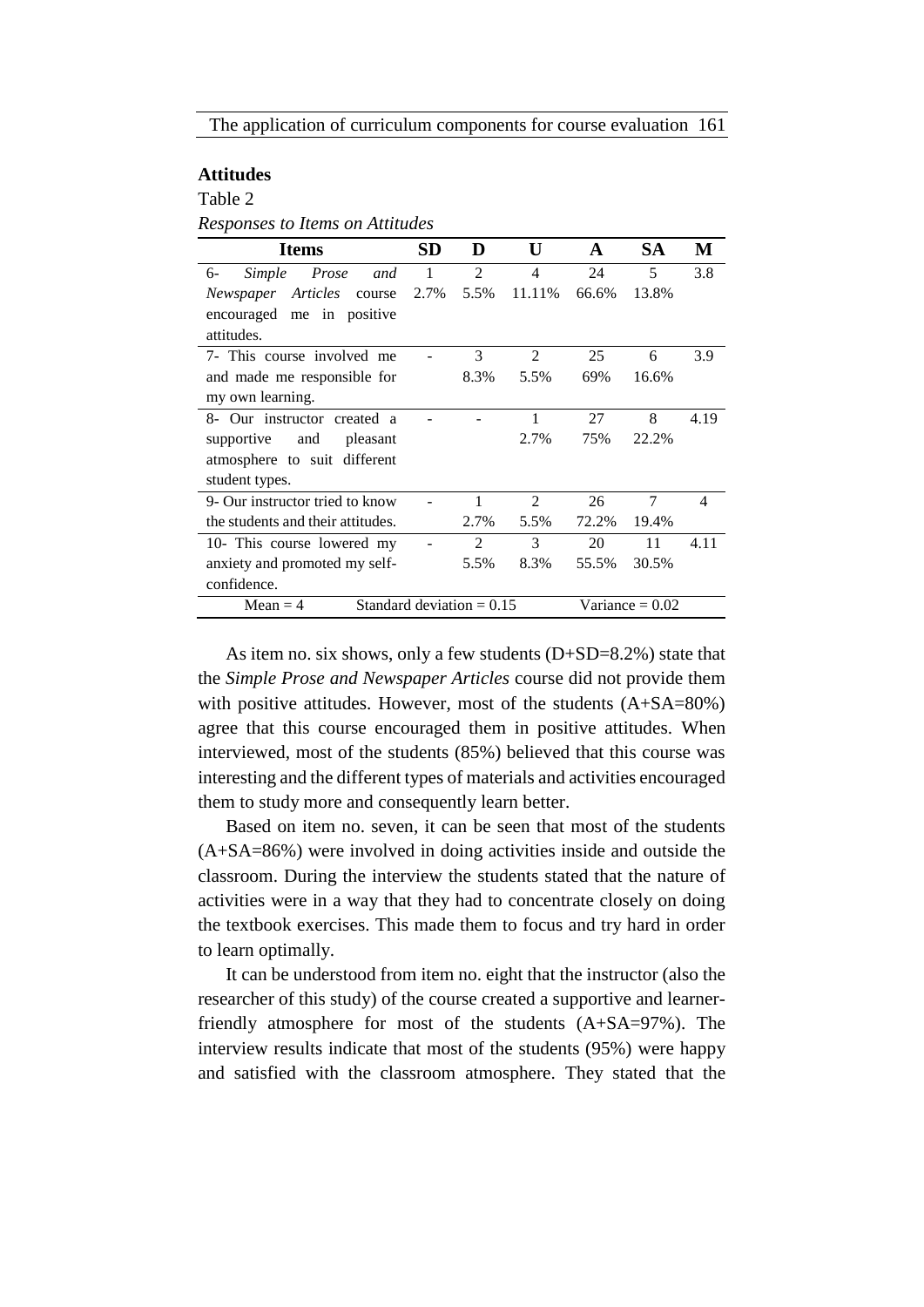instructor treated them in a very amiable way. Therefore, they developed positive attitudes toward the course, the class, and their instructor.

Item no. nine illustrates that the instructor used every means and took each opportunity in order to study and know his students and their attitudes toward the course (A+SA=91%). During the interview the students stated that their instructor tried to talk to them and elicit their opinions about the course, materials, methodology, and everything.

According to item no. ten, the *Simple Prose and Newspaper Articles*  course lowered the students' anxiety and promoted their selfconfidence (A+SA=86%). During the interview the students mentioned that their instructor created a positive and encouraging classroom condition. Therefore, their anxiety dropped tremendously and they developed their self-confidence accordingly.

### **Needs Analysis**

Table 3

*Responses to Items on Needs Analysis*

| <b>Items</b>                                                   | <b>SD</b>      | D              | U              | A      | <b>SA</b>      | М   |  |
|----------------------------------------------------------------|----------------|----------------|----------------|--------|----------------|-----|--|
| 11- I can achieve my needs                                     | $\mathbf{1}$   | $\overline{2}$ | 6              | 25     | $\mathfrak{D}$ | 3.7 |  |
| through the Simple Prose and                                   | 2.7%           | 5.5%           | 16.6%          | 69.4%  | 5.5%           |     |  |
| Newspaper Articles course.                                     |                |                |                |        |                |     |  |
| 12- This course can equip me                                   | $\overline{2}$ | $\overline{2}$ | 5              | 26     | 1              | 3.6 |  |
| with necessary skills<br>and                                   | 5.5%           | 5.5%           | 13.8%          | 72.2%  | 2.7%           |     |  |
| needed<br>knowledge<br>to                                      |                |                |                |        |                |     |  |
| function in workplace.                                         |                |                |                |        |                |     |  |
| 13- This course can equip me                                   |                | 3              | $\overline{4}$ | 27     | $\overline{2}$ | 3.7 |  |
| with necessary skills<br>and                                   |                | 8.3%           | 11.11%         | 75%    | 5.5%           |     |  |
| knowledge<br>needed<br>to                                      |                |                |                |        |                |     |  |
| function in my future studies.                                 |                |                |                |        |                |     |  |
| 14- This course tried to find                                  | 2              | 5              | 7              | 22     |                | 3.3 |  |
| out what the students need to                                  | 5.5%           | 13.8%          | 19.4%          | 61.11% |                |     |  |
| do in order to learn language                                  |                |                |                |        |                |     |  |
| (learning needs).                                              |                |                |                |        |                |     |  |
| 15- This course<br>tried to                                    | $\overline{2}$ | $\overline{4}$ | 8              | 22     |                | 3.3 |  |
| determine what the students                                    | 5.5%           | 11.11%         | 22.22%         | 61.11% |                |     |  |
| might do in<br>the<br>target                                   |                |                |                |        |                |     |  |
| situation<br>(target)<br>situation                             |                |                |                |        |                |     |  |
| analysis).                                                     |                |                |                |        |                |     |  |
| Standard deviation = $0.20$ Variance = $0.04$<br>Mean = $3.52$ |                |                |                |        |                |     |  |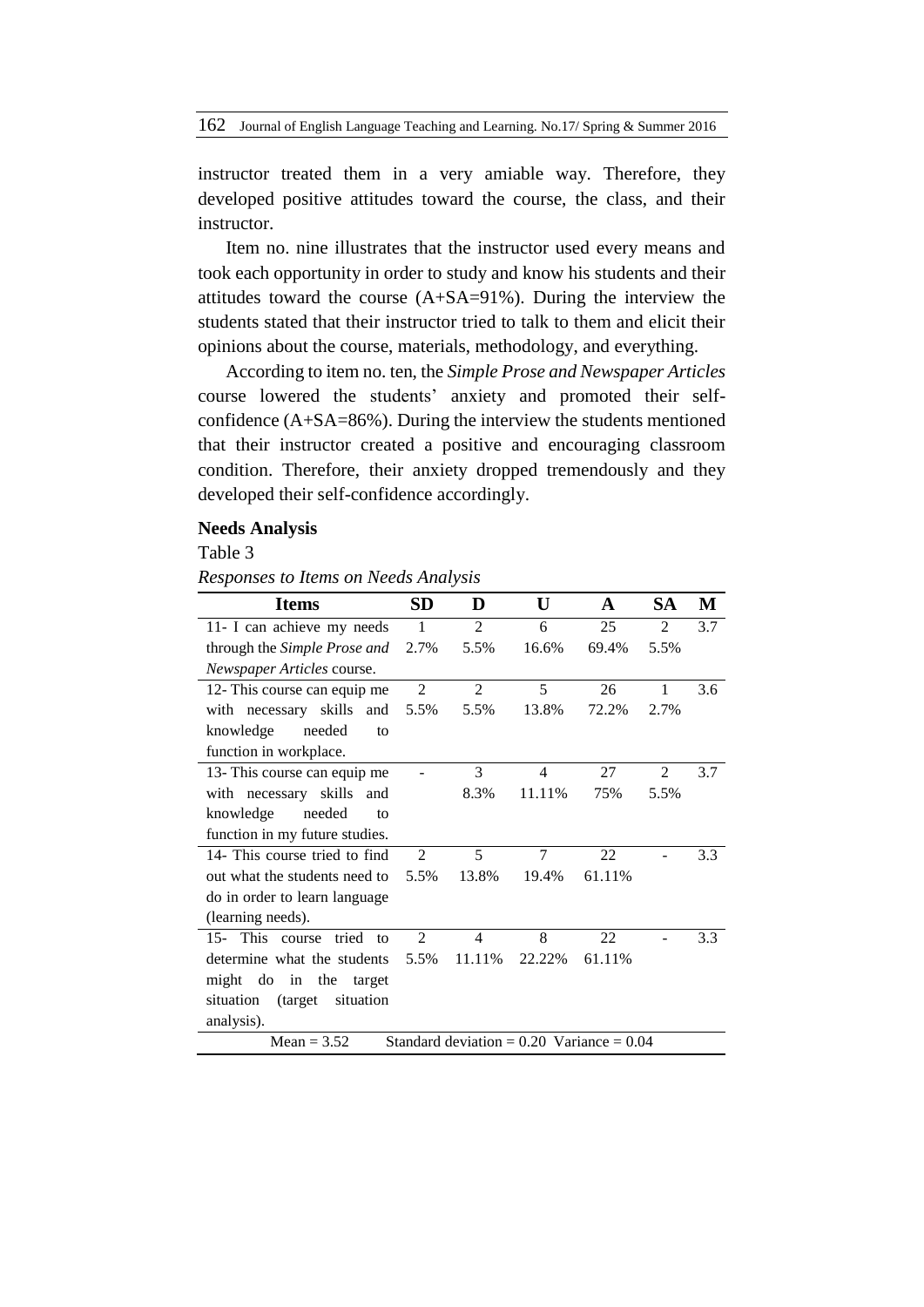It can be seen from item no. 11 that the students' general needs (A+SA=75%) can be fulfilled by the *Simple Prose and Newspaper Articles* course. During the interview most of the students (90%) emphasized that this course can improve their reading skills and increase their vocabulary repertoire.

As item no. 12 indicates, most of the students (A+SA=75%) are of the opinion that this course can equip them with necessary skills and knowledge to function in workplace. It can be reasoned that since Iranian context is an EFL one, the students mostly need the reading skill more than any other skills. So during the interview most of the students (95%) emphasized that this course can be a great asset for them to function adequately in their workplace.

Based on item no. 13, the majority of the students  $(A+SA=80.5\%)$ think that this course can equip them with necessary skills and knowledge to perform in their future studies. The students who participated in this study were at BA level and most of them (95%) were eager to further their studies up to master and PhD. Therefore, it was during interview that they pointed out this course was very useful for them to widen their reading skill and enrich their vocabulary knowledge. They believed that this course could help them not only to prepare for the Master Entrance Exam but also to perform well during their higher education.

Item no. 14 illustrates that more than half of the students (61%) agree that this course tried to find out what they needed to do in order to learn language. It was during the interview that the students stated that by doing different exercises and activities they became aware of their styles and strategies of learning.

It can be deduced from item no. 15 that more than half of the students (61%) agree that this course tried to determine what they might do in the target situation. When interviewed, the students stated that their instructor of the course explained the goals and objectives of the course at the beginning of the term. The students emphasized that their instructor described in detail what they might do during the course in order to achieve their target situation needs. Therefore, the instructor of the course tried to gear the class and out of class activities and exercises toward fulfilling the students' target situation needs.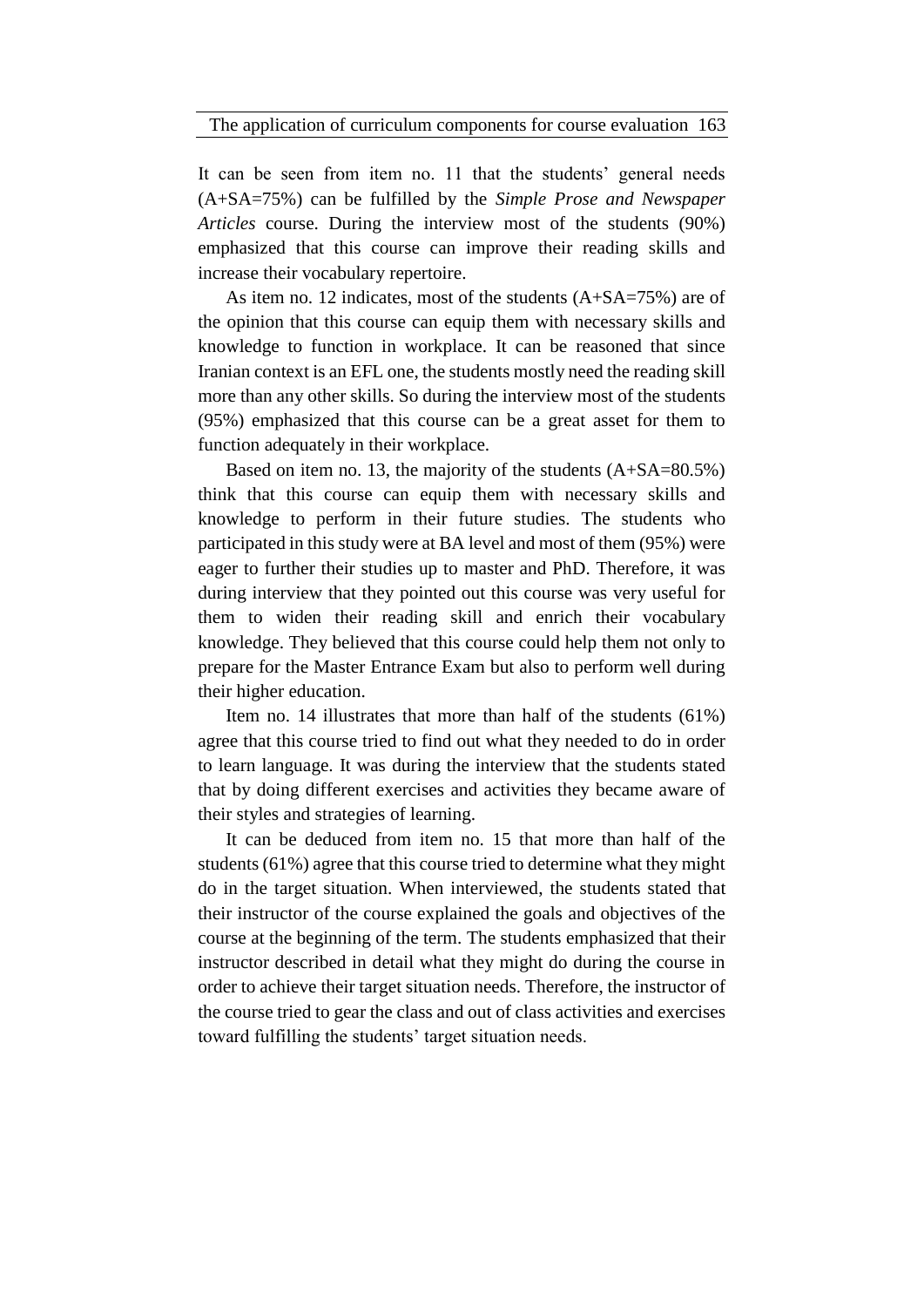164 Journal of English Language Teaching and Learning. No.17/ Spring & Summer 2016

### **Time**

### Table 4

| Responses to Items on Time |  |  |  |  |
|----------------------------|--|--|--|--|
|----------------------------|--|--|--|--|

| <b>Items</b>                | <b>SD</b>      | D                                             | U                        | A              | <b>SA</b>      | M    |
|-----------------------------|----------------|-----------------------------------------------|--------------------------|----------------|----------------|------|
| 16- Three-hour per week     | 9              | 19                                            | $\overline{\mathcal{L}}$ | $\overline{2}$ | $\mathfrak{D}$ | 2.13 |
| during one term allocated   | 25%            | 52.7%                                         | 11.11%                   | 5.5%           | 5.5%           |      |
| Simple Prose and<br>to      |                |                                               |                          |                |                |      |
| Newspaper<br>Articles       |                |                                               |                          |                |                |      |
| course is enough.           |                |                                               |                          |                |                |      |
| 17- We can perform          | 6              | 23                                            | 3                        | 3              | 1              | 2.16 |
| different<br>classroom      | 16.6%          | 63.8%                                         | 8.3%                     | 8.3%           | 2.7%           |      |
| activities and tasks during |                |                                               |                          |                |                |      |
| three hours per week in     |                |                                               |                          |                |                |      |
| one term.                   |                |                                               |                          |                |                |      |
| 18- We have enough time     | 5              | 24                                            | $\overline{2}$           | $\overline{2}$ | 3              | 2.27 |
| participate<br>in<br>to     | 13.8%          | 66.6%                                         | 5.5%                     | 5.5%           | 8.3%           |      |
| activities<br>classroom     |                |                                               |                          |                |                |      |
| because the class size is   |                |                                               |                          |                |                |      |
| appropriate.                |                |                                               |                          |                |                |      |
| 19- There is equal and      |                | 5                                             | 3                        | 23             | 5              | 3.7  |
| enough class time for       |                | 13.8%                                         | 8.3%                     | 63.8%          | 13.8%          |      |
| each<br>activity<br>and     |                |                                               |                          |                |                |      |
| exercise.                   |                |                                               |                          |                |                |      |
| 20- There is equal and      | $\overline{4}$ | 22                                            | 5                        | 3              | $\overline{2}$ | 2.36 |
| enough class time for       | 11.11%         | 61.11%                                        | 13.8%                    | 8.3%           | 5.5%           |      |
| slide presentation.         |                |                                               |                          |                |                |      |
| Mean = $2.52$               |                | Standard deviation = $0.66$ Variance = $0.44$ |                          |                |                |      |

As item no. 16 reveals, most of the students (D+SD=77.7%) disagree that the time allocated to the *Simple Prose and Newspaper Articles* course is enough. When interviewed, most of the students (90%) stated that the time dedicated for this course should be tripled.

Based on item no. 17, most of the students (D+SD=81.4%) disagree that they can perform different classroom activities and tasks during three hours per week in one term. During the interview most of the students emphasized that they needed more time in order to carry out various classroom activities and tasks in more detail.

It can be seen from item no. 18 that most of the students (D+SD=80%) disagree that they have enough time to participate in classroom activities. It was during the interview that the students stated that because of crowded classes (n=40) they could barely have the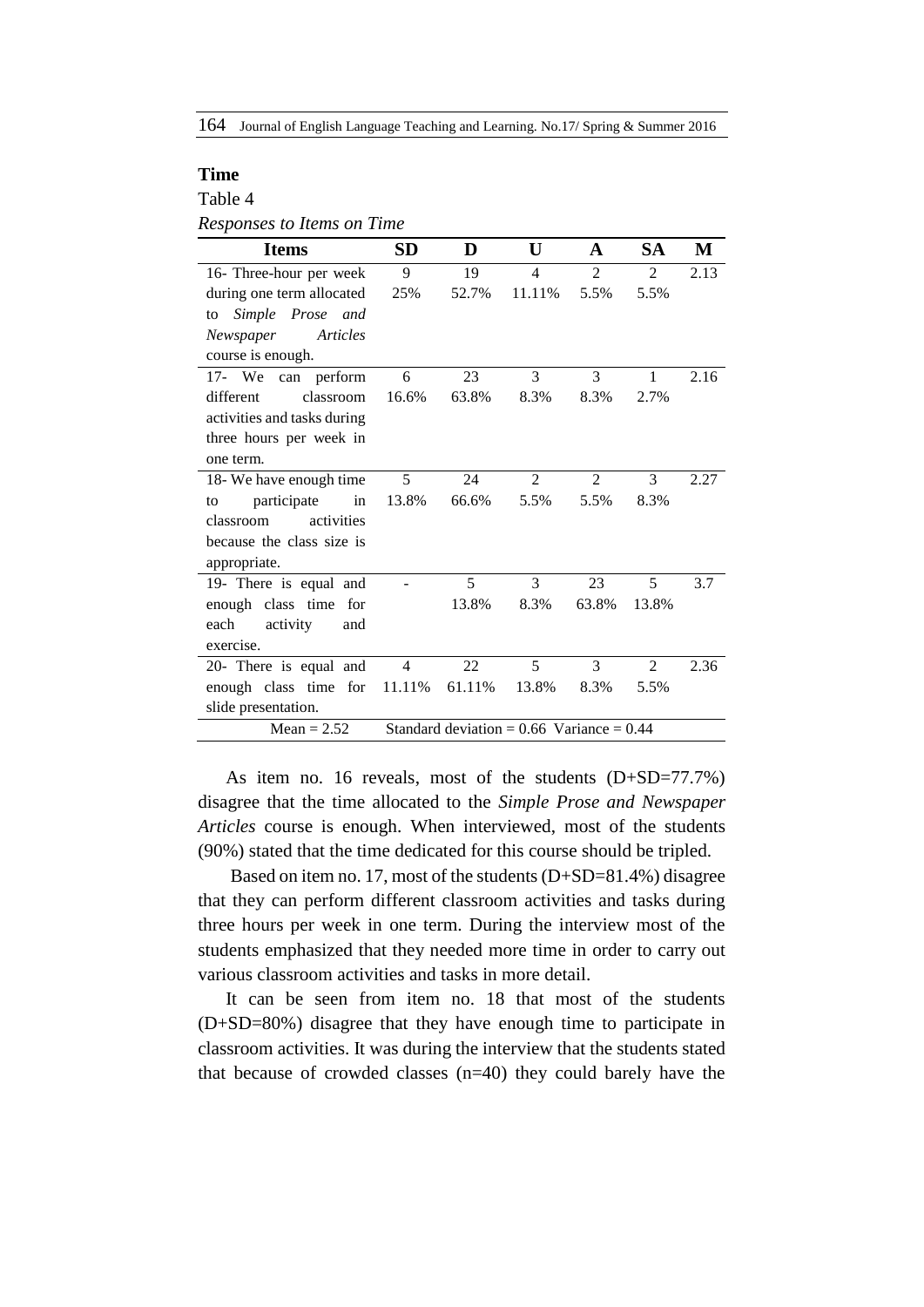The application of curriculum components for course evaluation 165

opportunity to participate in doing the activities and tasks. Indeed one of the main problems at BA level is the big size of the classes. When there are about 40-45students in a class, the instructor can hardly have enough time to call each and every student to do the exercises. It is here that the instructor just tries to manage the students because of behavioral issues.

Item no. 19 shows that most of the students  $(A+SA=77.6%)$  agree that their instructor allocates equal and enough class time for each activity and exercise. During the interview most of the students (85%) emphasized that although the time was very short for this course, their instructor tried diligently to divide the time wisely and meticulously.

According to item no. 20, most of the students (D+SD=72%) disagree that there is equal and enough class time for slide presentation. Three quarter of the course time was dedicated to doing exercises and activities. Only one quarter was allocated to slide presentation. Therefore, during the interview most of the students were of the opinion that the time for slide presentation to be increased.

# **Classroom Activities**

# Table 5

*Responses to Items on Classroom Activities*

| <b>Items</b>                         | SD | D                           | U              | A      | <b>SA</b>         | М    |
|--------------------------------------|----|-----------------------------|----------------|--------|-------------------|------|
| 21- The type of exercises and        |    | $\mathfrak{D}$              | 5              | 22     | 7                 | 3.9  |
| activities that we do in the         |    | 5.5%                        | 13.8%          | 61.11% | 19.4%             |      |
| class<br>foster<br>creative          |    |                             |                |        |                   |      |
| responses.                           |    |                             |                |        |                   |      |
| 22- Our instructor encourages        |    |                             | $\overline{2}$ | 28     | 5                 | 4    |
| us to do task-based activities       |    | 2.7%                        | 5.5%           | 77.7%  | 13.8%             |      |
| inside and outside the class.        |    |                             |                |        |                   |      |
| Some<br>class<br>$23-$<br>time<br>is |    |                             | 3              | 29     | 4                 | 4    |
| devoted to revision.                 |    |                             | 8.3%           | 80.5%  | 11.11%            |      |
| 24- Our instructor encourages        |    |                             | 4              | 26     | 6                 | 4    |
| us to do pair and group work         |    |                             | 11.11%         | 72.2%  | 16.6%             |      |
| inside and outside the class.        |    |                             |                |        |                   |      |
| 25- In order to be certain that      |    |                             | 3              | 25     | 8                 | 4.13 |
| learn<br>the<br>materials<br>we      |    |                             | 8.3%           | 69.4%  | 22.2%             |      |
| adequately,<br>instructor<br>our     |    |                             |                |        |                   |      |
| carries out<br>comprehension         |    |                             |                |        |                   |      |
| checks.                              |    |                             |                |        |                   |      |
| $Mean = 4$                           |    | Standard deviation $= 0.08$ |                |        | Variance $= 0.00$ |      |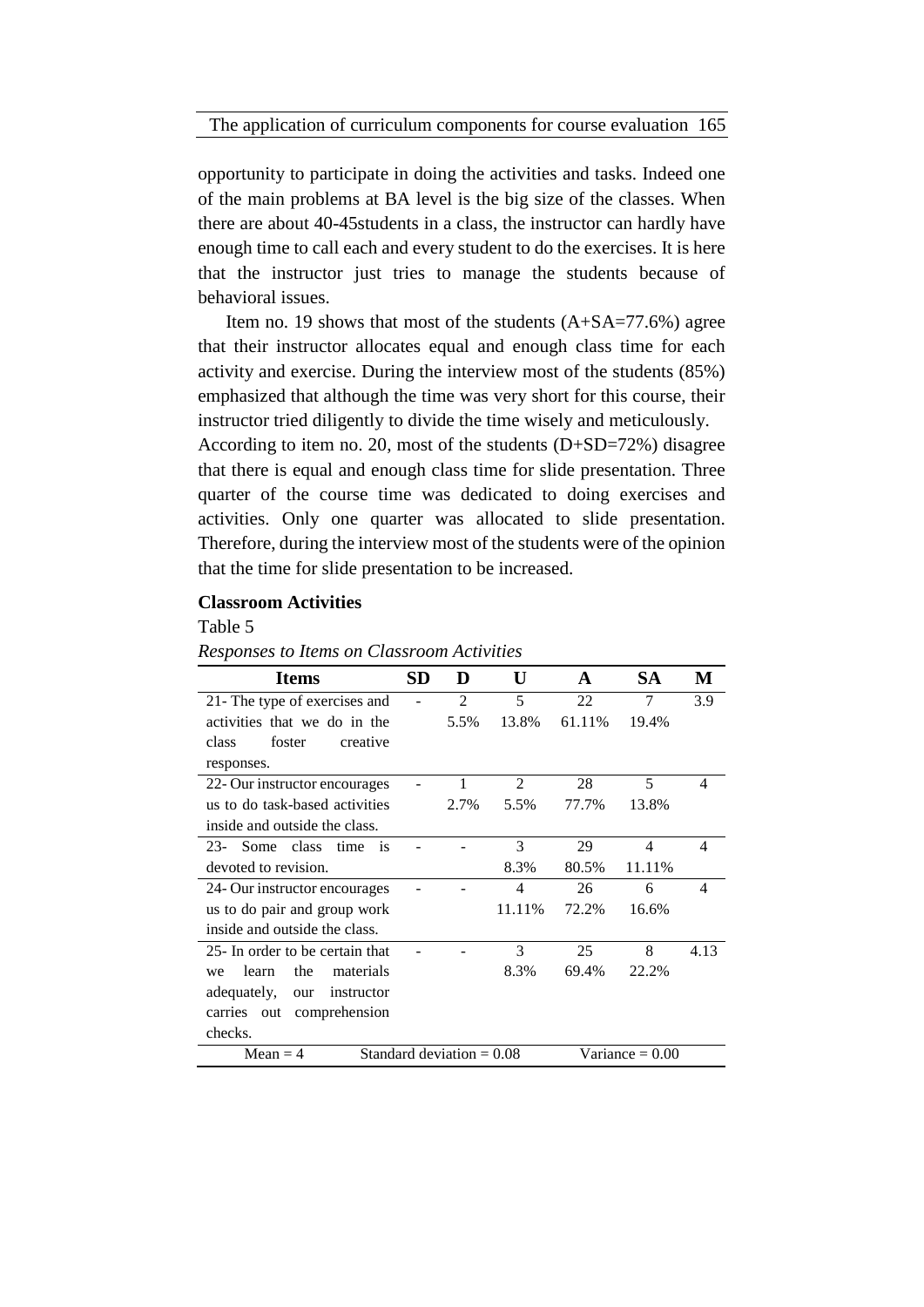Based on item no. 21, most of the students (A+SA=80.51%) believe that the classroom exercises and activities foster creative responses. When interviewed, most of the students (85%) stated that the classroom activities were devised in a way that lead them to produce their own responses. At the same time that the activities emphasized correct use of the language, they also encouraged the students to produce meaningful and creative responses.

As item no. 22 shows, most of the students (A+SA=91.5%) agree that their instructor encouraged them to carry out task-based activities inside and outside the class. During the interview the students stated that their instructor preferred more task-based activities. They believed that task-based activities were more motivating and interesting than mechanical exercises.

Item no. 23 illustrates that the instructor of the course knew the value of revision (A+SA=91.6%) so he allocated some class time to it. It was during the interview that the students stated that the review process augmented their learning capacity.

According to item no. 24, most of the students (A+SA=88.8%) agree that their instructor encouraged them to do pair and group work inside and outside the class. When interviewed, most of the students (90%) believed that pair and group work allowed them to share their experiences, involve them to do the activities, and raised their selfconfidence.

It can be seen from item no. 25 that the instructor carried out regular comprehension checks  $(A+SA=91.6%)$  to make sure that the students learned the materials appropriately. During the interview the students stated that their instructor asked questions at each session from almost all the students. Therefore, the question-answer activities encouraged the students to prepare themselves before coming to the class. In this way the learners tried to be ready at each session which consequently resulted in more learning and use of language.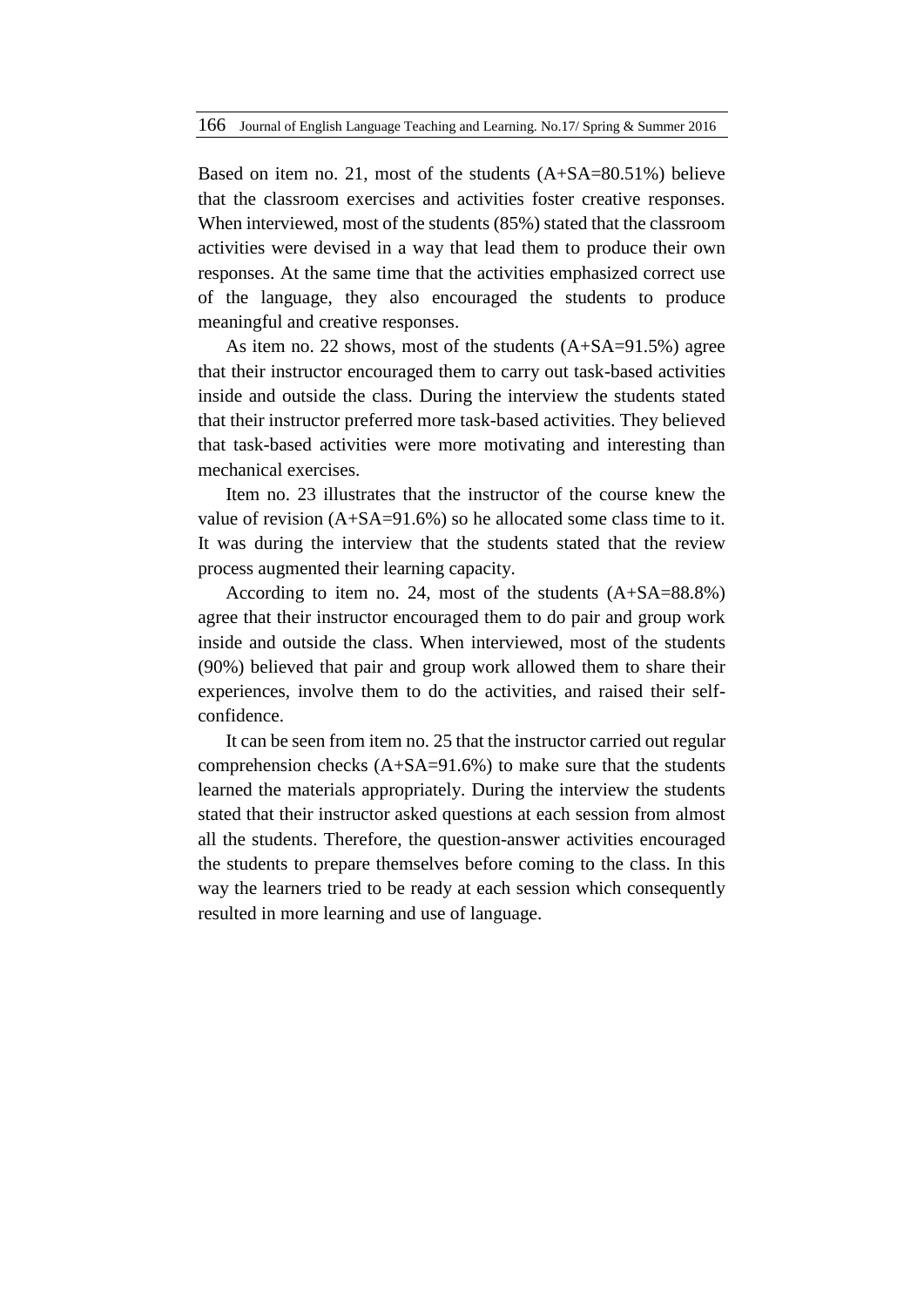# **Materials**

Table 6

*Responses to Items on Materials*

| <b>Items</b>                                                  | <b>SD</b>      | D              | U              | A     | <b>SA</b> | М   |
|---------------------------------------------------------------|----------------|----------------|----------------|-------|-----------|-----|
| 26- The materials for the Simple                              |                | 2              | 3              | 24    | 7         | 4   |
| Prose and Newspaper Articles                                  |                | 5.5%           | 8.3%           | 66.6% | 19.4%     |     |
| course have been selected based                               |                |                |                |       |           |     |
| objectives<br>and<br>course<br>on                             |                |                |                |       |           |     |
| students' needs.                                              |                |                |                |       |           |     |
| 27- The materials include a                                   |                | 3              | 5              | 20    | 8         | 3.9 |
| combination<br>of<br>simple,                                  |                | 8.3%           | 13.8%          | 55.5% | 22.2%     |     |
| simplified<br>and<br>authentic                                |                |                |                |       |           |     |
| materials.                                                    |                |                |                |       |           |     |
| $28$ - The<br>materials<br>offer<br>a                         | 1              | 2              | 4              | 23    | 6         | 3.8 |
| balance of exercises, activities,                             | 2.7%           | 5.5%           | 11.11%         | 63.8% | 16.6%     |     |
| study skills and language skills.                             |                |                |                |       |           |     |
| 29- The materials contain a                                   |                | 1              | 5              | 25    | 5         | 3.9 |
| variety of texts, styles, and                                 |                | 2.7%           | 13.8%          | 69.4% | 13.8%     |     |
| genres for different levels of                                |                |                |                |       |           |     |
| students.                                                     |                |                |                |       |           |     |
| materials<br>The<br>include<br>$30-$                          | $\mathfrak{D}$ | $\mathfrak{D}$ | $\overline{4}$ | 22    | 6         | 2.9 |
| relevant and interesting topics 5.5%                          |                | 5.5%           | 11.11%         | 61%   | 16.6%     |     |
| and texts.                                                    |                |                |                |       |           |     |
| Standard deviation = $0.45$ Variance = $0.20$<br>$Mean = 3.7$ |                |                |                |       |           |     |

As item no. 26 reveals, most of the students (A+SA=86%) agree that the course materials have been selected based on the students' objectives and needs. When interviewed, most of the students (85%) believed that the materials fulfilled their goals and needs. They stated that the reading texts were varied, interesting and contained useful exercises, activities, and a rich source of vocabulary.

Item no. 27 illustrates that the materials include a combination of simple, simplified, and authentic materials (A+SA=77.7%). For this course two types of materials were used. The first one was a homegrown textbook compiled by the researcher/instructor himself. The second one was a course book written by M.R. Shams (*Reading English Newspapers*, 2010). These materials contain both simple reading texts, which are for instructional purposes, and some authentic newspaper articles.

Based on item no. 28, most of the students (A+SA=80%) agree that the materials offer a balance of exercises, activities, study skills and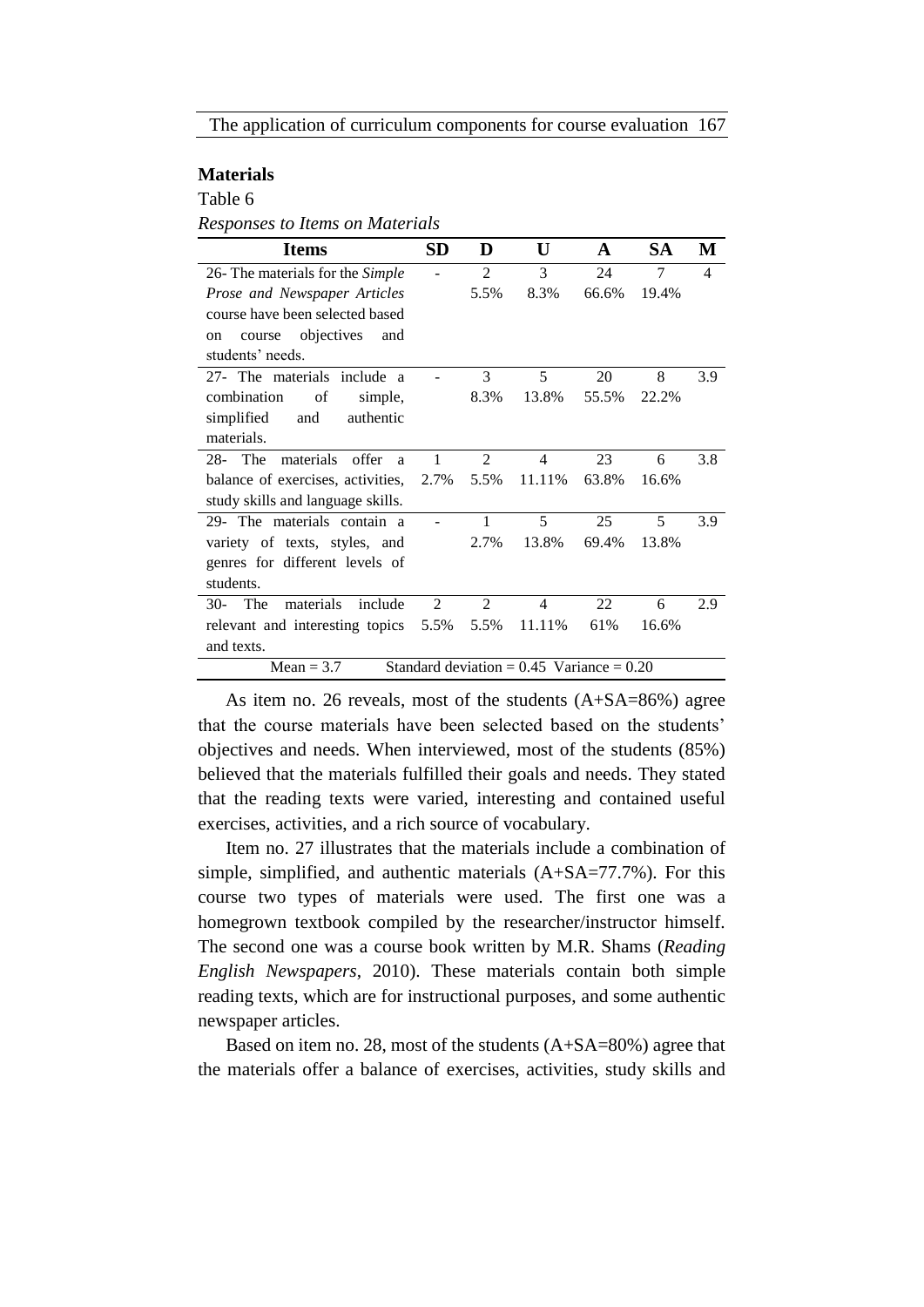language skills. During the interview most of the students stated that the textbook compiled by the researcher/instructor contained varied and numerous types of materials. The materials were appealing to different types of students with different tastes.

It can be understood from item no. 29 that the materials contain a variety of texts, styles, and genres for different levels of students (A+SA=83%). When interviewed, most of the students (90%) contended that the materials were varied in terms of text types and suited their levels.

Item no. 30 illustrates that almost 77.6% of the students agree that the materials include relevant and interesting topics and texts. During the interview most of the students stated that the materials engaged them in doing exercises and activities due to their relevance.

# **Assessment**

### Table 7

*Responses to Items on Assessment*

| <b>Items</b>                   | <b>SD</b>    | D                                             | U              | A     | SА    | M                        |
|--------------------------------|--------------|-----------------------------------------------|----------------|-------|-------|--------------------------|
| 31- Only our final exam        | 4            | 25                                            | $\overline{7}$ |       |       | $\overline{2}$           |
| will determine our score on    | 11.11%       | 69.4%                                         | 19.4%          |       |       |                          |
| Simple Prose and<br>the        |              |                                               |                |       |       |                          |
| Articles<br>Newspaper          |              |                                               |                |       |       |                          |
| course.                        |              |                                               |                |       |       |                          |
| 32- Our instructor<br>asks     |              |                                               |                | 25    | 11    | 4.3                      |
| questions<br>from<br>the       |              |                                               |                | 69.4% | 30.5% |                          |
| textbook every session in      |              |                                               |                |       |       |                          |
| order to make sure that we     |              |                                               |                |       |       |                          |
| have acquired the materials    |              |                                               |                |       |       |                          |
| adequately.                    |              |                                               |                |       |       |                          |
| 33- The assessment criteria    |              | $\overline{2}$                                | 3              | 21    | 10    | 4                        |
| described<br>the<br>at<br>were |              | 5.5%                                          | 8.3%           | 58.3% | 27.7% |                          |
| beginning of the course.       |              |                                               |                |       |       |                          |
| The<br>final<br>$34-$<br>exam  | 1            | $\overline{4}$                                | 5              | 19    | 7     | 3.75                     |
| motivated us to study more     | 2.7%         | 11.11%                                        | 13.8%          | 52.7% | 19.4% |                          |
| rather than to memorize        |              |                                               |                |       |       |                          |
| the materials.                 |              |                                               |                |       |       |                          |
| 35- I think that considering   | $\mathbf{1}$ | $\overline{2}$                                | $\overline{2}$ | 19    | 12    | $\overline{\mathcal{A}}$ |
| different factors rather than  | 2.7%         | 5.5%                                          | 5.5%           | 52.7% | 33.3% |                          |
| just the final exam is         |              |                                               |                |       |       |                          |
| appropriate and fair.          |              |                                               |                |       |       |                          |
| $Mean = 3.61$                  |              | Standard deviation = $0.92$ Variance = $0.84$ |                |       |       |                          |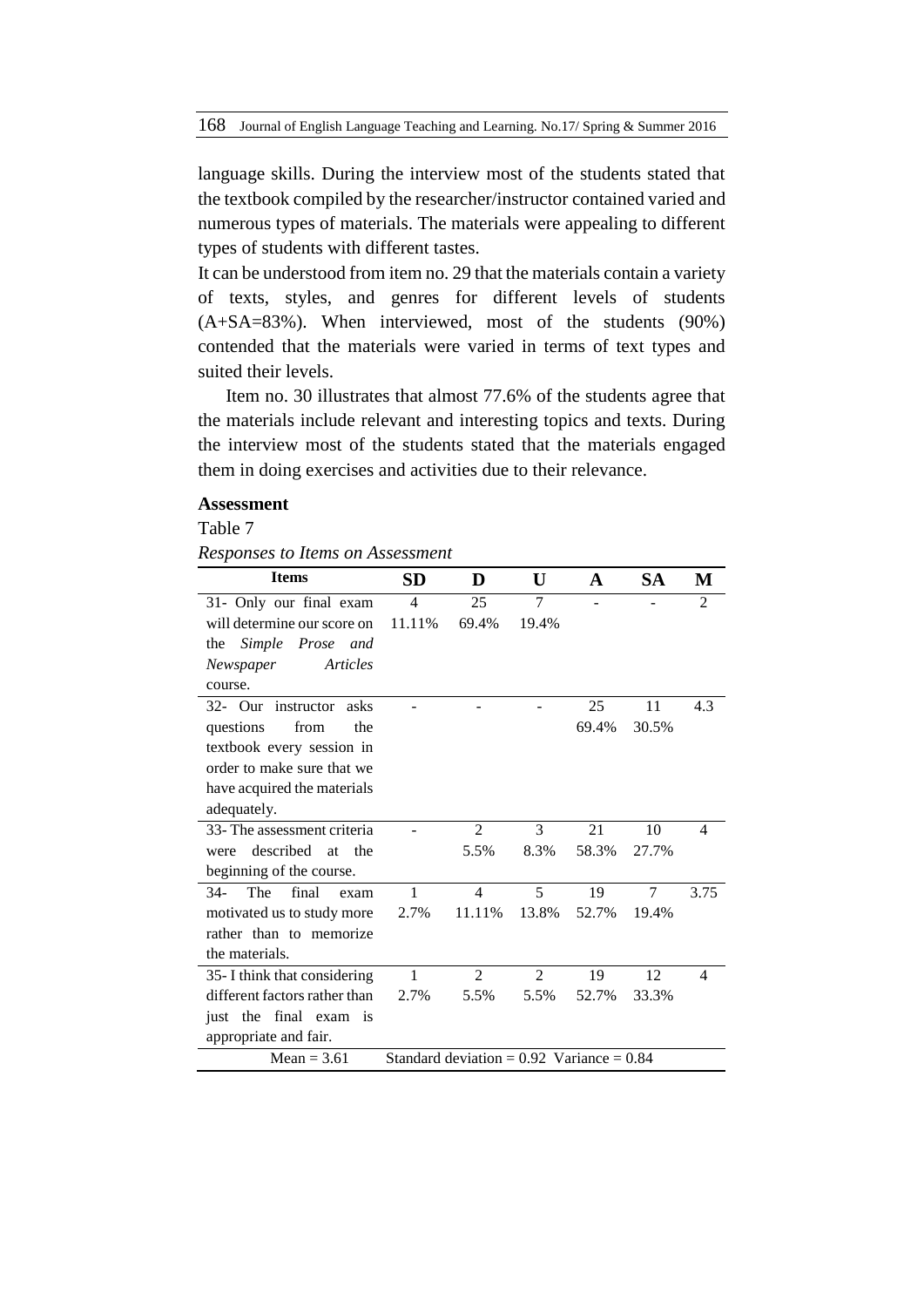Item no. 31 indicates that about 80.4% of the students disagree that only the final exam would determine their score on the *Simple Prose and Newspaper Articles* course. When interviewed, the students stated that their instructor explained at the beginning of the course that various factors would be used for the final score. They emphasized that based on their instructor's explanation there would be several elements involved in determining their final score.

As item no. 32 illustrates, all the students agree that their instructor asks questions every session in order to make sure that they acquired the materials effectively. During the interview almost all the students contended that their instructor asked questions every session without exception. Therefore, the students had to study hard and prepare themselves each session in order to participate in the classroom activities. These activities consequently augmented the learning processes.

Based on item no. 33, most of the students (A+SA=86%) agree that the assessment criteria were described at the beginning of the course. It was during the interview that most of the students stated that their instructor explained the assessment criteria and his expectations from the students in more detail in the first session.

It can be deduced from item no. 34 that 72% of the students believe that the final exam motivated them to study more rather than to memorize the materials. During the interview the students stated that their instructor allocated equal weight both to classroom activities and the final exam. In this way the students were motivated to study and learn the materials in each session instead of deferring them to the end of the term.

According to item no. 35, most of the students (A+SA=86%) agree that considering different factors rather than just the final exam is appropriate and fair. During the interview the students expressed their satisfaction and happiness toward their instructor's decision in considering various factors for the final score.

#### **Discussion and Conclusion**

The main objectives of this study consisted of: how a course or program of study could be evaluated, and what are the main components of evaluation. In this study it was tried to evaluate different components of the *Simple Prose and Newspaper Articles* course, which is offered at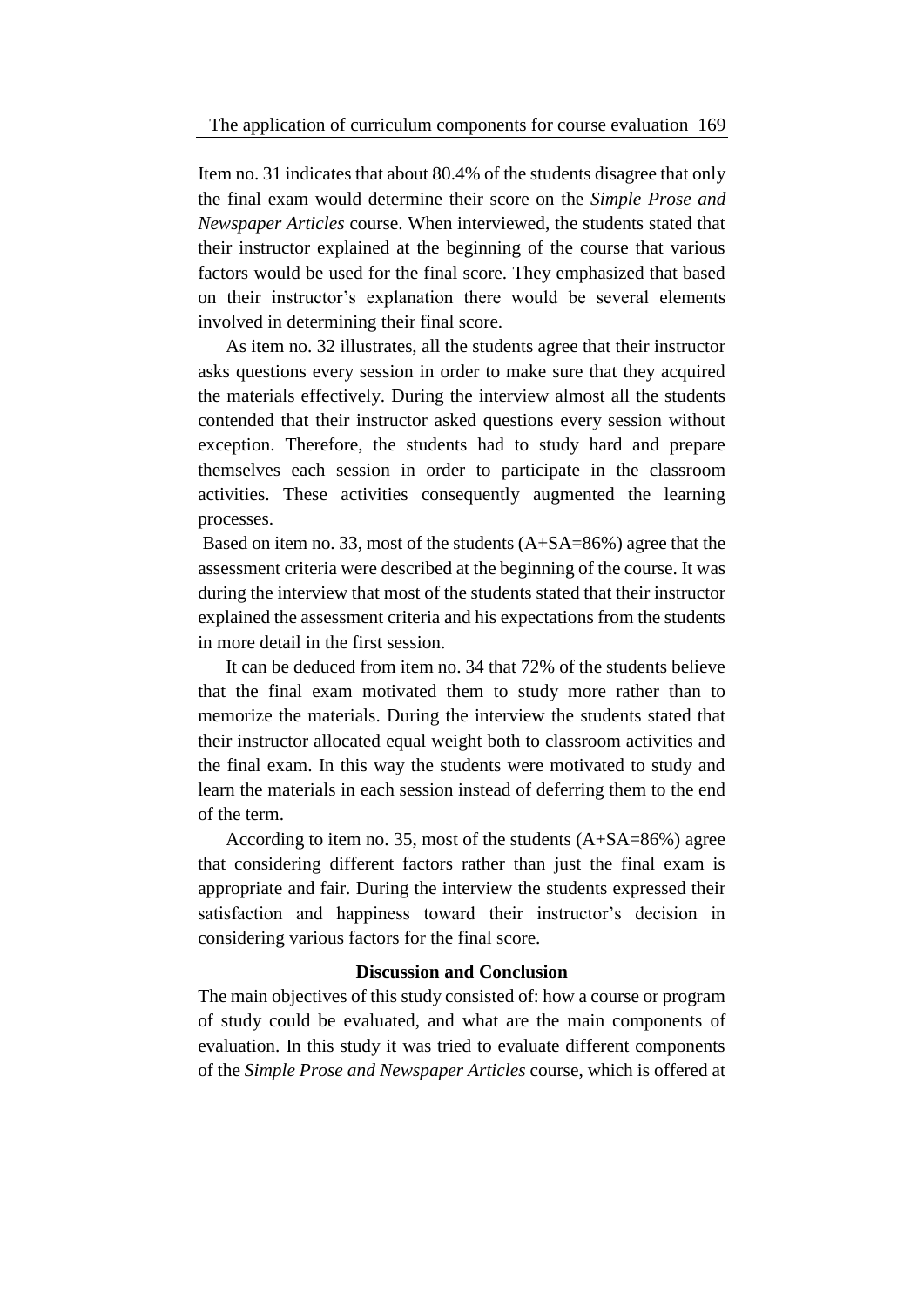the University of Tabriz to undergraduate English majors. Therefore, drawing on Brown's (1995, p. 233) model of program evaluation this study opted for seven components: objectives, attitudes, needs analysis, time, classroom activities, materials, and assessment.

The communicational teaching project (CTP) was initiated from 1979 to 1984 by Prabhu (1987) in Bangalore, India. It is said that Beretta (1996b) was asked to evaluate this project at its final months of implementation. At the same time, the CTP was compared and contrasted with a structure-based approach in Bangalore. The CTP was implemented at several schools along with the regular traditional structure-based syllabuses. CTP was studied in two phases. In the first year the experimental group (CTP students) was compared with the control group (the old structure-based classes). They were tested and the result of the testing indicated that the CTP students were better than the structure-based ones. The second phase of the study focused on the "levels of implementation, teachers' stages of concern and the treatment of errors" (Beretta, 1996b, p. 251). One of the shortcomings of this project was that it had not built evaluation process right from the beginning into its curriculum. In fact, Beretta and Davies (1985) present an aloof and distanced account of the Bangalore project in their 1985 article. It seems that the evaluation task has been imposed on them and they have no choice other than doing it. In that article their approach is completely product-oriented and focused on the quantitative data. There is no mention of students', teachers' and administrators' views on the project. They have rather completely relied on administering some tests and studying their results. However, in his 1996b account, Beretta honestly describes the process of evaluation in a clear and convincing way. He acknowledges that he was required to carry out CTP project's evaluation only at the last months and he could barely obtain enough data. However, Lynch (1996b) criticizes Beretta and Davies and expresses that they only studied students' outcome. He then adds that "the methods of the evaluation were product-oriented and summative in nature. No systematic effort was made to evaluate what was actually taking place inside the classroom" (ibid. 35). In this regard, Richards (1984) also criticizes Prabhu's project and states that objectives and evaluation were not included in it.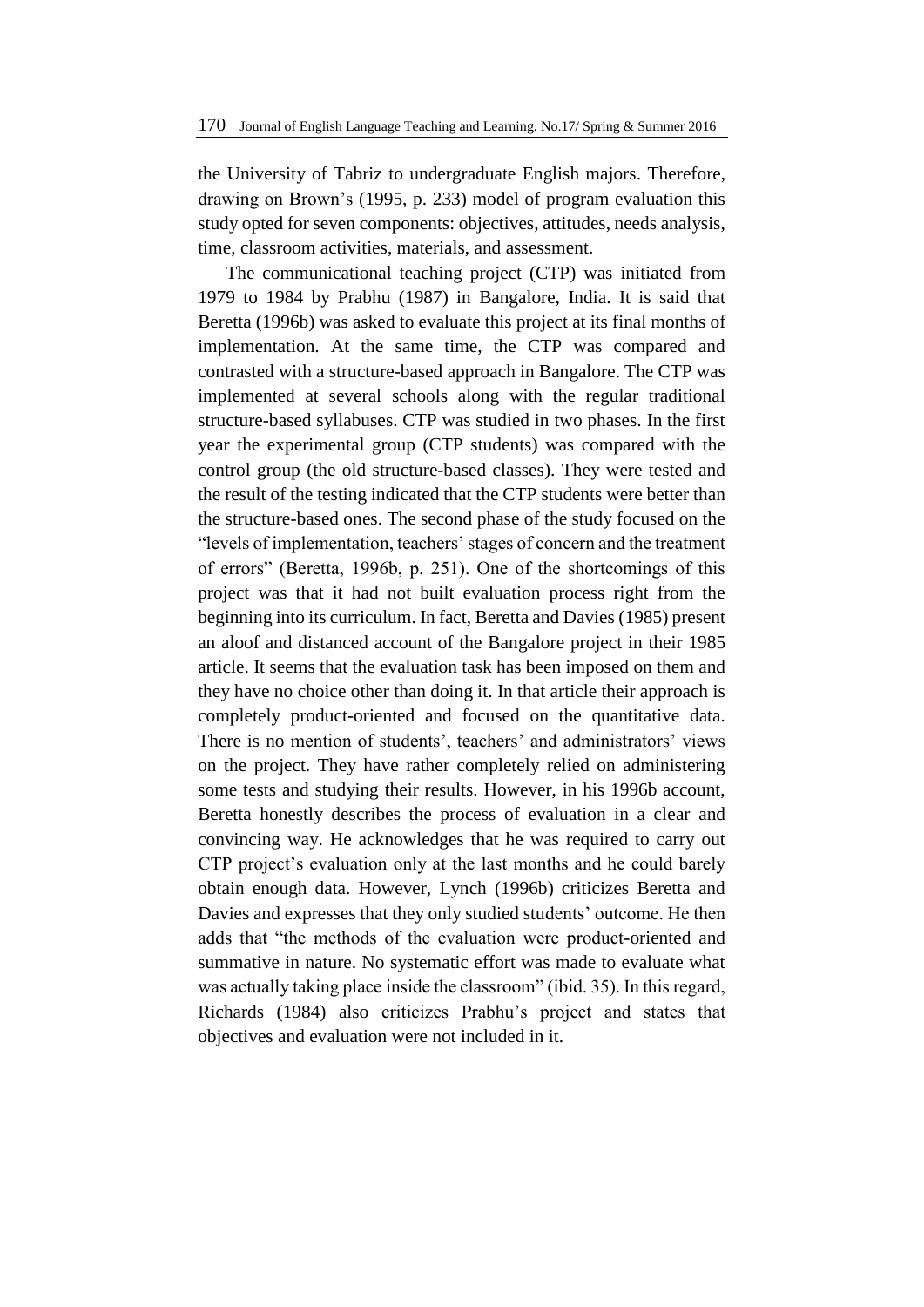The application of curriculum components for course evaluation 171

The present study is different from Mazdayasna and Tahririan's (2008) study because they were outsiders not insiders. They conducted their research at medical science faculties with students of nursing and midwifery. They investigated the students' needs, wants and lacks. Their participants consisted of students, language instructors and subject instructors. The study revealed that the students were not totally satisfied with class size, teaching methods, testing system, treatment of foreign culture and content of their textbooks. On the other hand, the instructors emphasize that the students' main weakness lies in their four language skills. The researchers conclude that the English courses do not adequately prepare the students to tackle their academic and workplace needs. They believe that these courses do not take into account the students' learning needs, current proficiency level, course objectives, and so on. Overall, this study mentions several important issues involved in academic English. That is, it touches on many weaknesses and problems that most of the Iranian university students face. This research treats the issue at hand rather deeply; however, it hardly suggests any practical solutions. The researchers mention their own opinions most of the time and rarely voice the students' and instructors' views.

A study was conducted by Kita (2006) at Sultan Abdul Halim Mu'adzam Shah Polytechnic in Malaysia. The aim of the research was to identify the factors that caused the civil engineering students to do poorly in their Technical English Course. The constructs under study comprised the attitudes, motivation and perceptions of the students and lecturers. Meanwhile, the researcher of this study was a lecturer at the polytechnic and had taught the technical English course for about eight years. She states that the students did not perceive the importance of the English language as a means of communication. The findings of this study indicate that an ongoing needs analysis is necessary every semester. Also, the students need to work more on the language skills in order to perform optimally in their courses. The researcher comes to the realization that when the students are motivated they develop positive attitudes towards acquiring the English language. However, the only problem with this research is the constructs of the study. That is, the researcher claims that the factors to be studied are attitudes,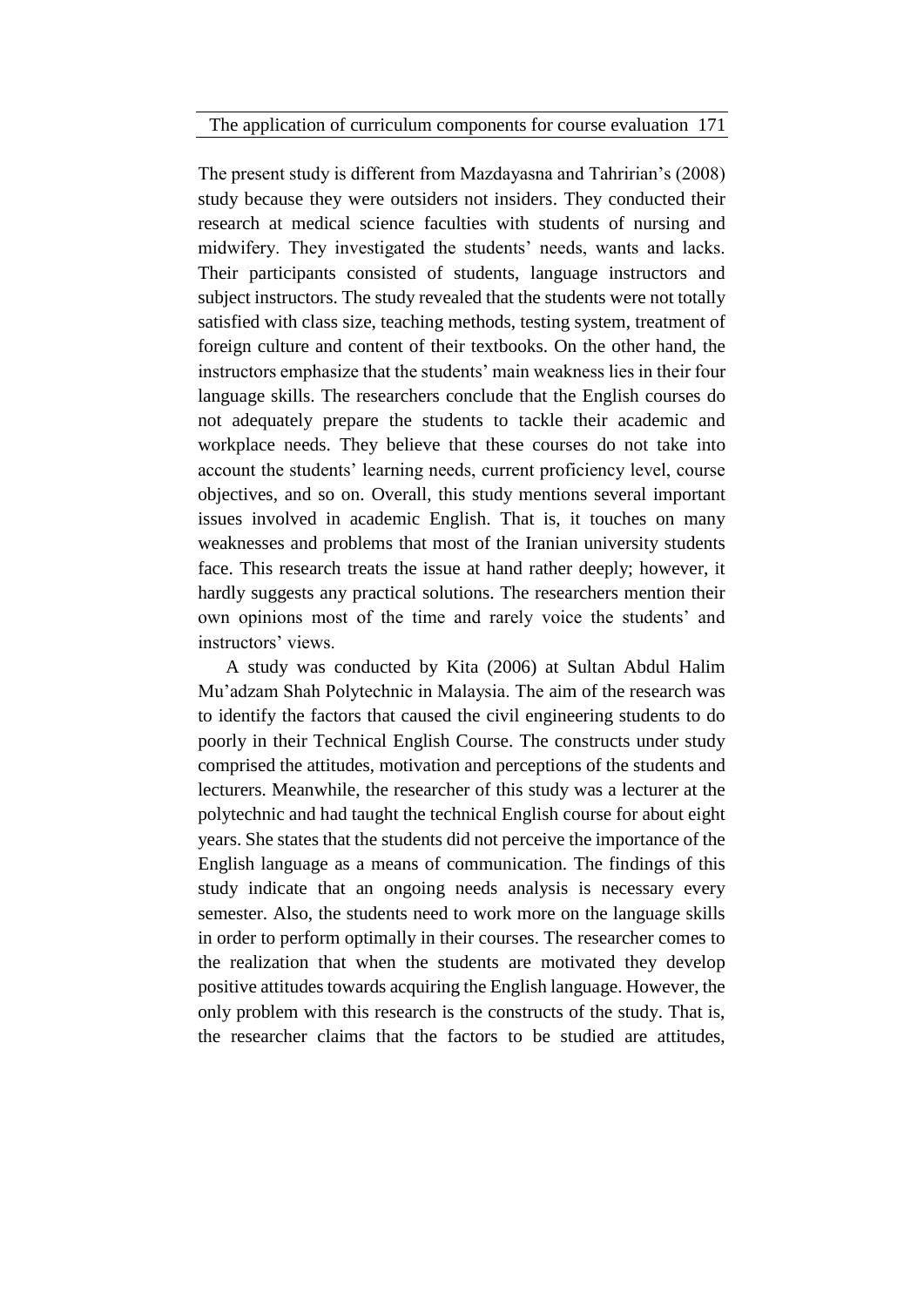motivation and perceptions. Nevertheless, she does not mention what constructs of the syllabus she intends to scrutinize.

The present study is greatly similar to the large-scale program evaluation which was conducted by Peacock (2009) on the TEFL program in the Department of English at the City University of Honk Kong. Peacock believes that the program has some strengths and some weaknesses. Based on the students' and teachers' interview comments the program is to some extent successful. That is, it promotes the skills of reflection and self-evaluation. Also, it promotes the developmental character of learning to teach. However, it needs to be updated and the hours of teaching practice need to be increased. Meanwhile, Peacock offers a five-step procedure for teacher training program evaluation (see section 2.8). By reading this study, we notice that it is well organized and is clear. However, it does not describe in detail the process of data collection and analysis. Also, it does not clearly reveal the students' and teachers' views about the program.

It is believed that the present study, which focused on the process of learning and teaching, is in line with Brown's (1995) study that he undertook in Guangzhou English Language Center (GELC) at Zhongshan University in China. Brown (ibid. p. 242) calls his study as the "formative evaluation." This is because his emphasis was on the process of teaching and learning. Some of the shortcomings of Brown's (1995) program evaluation are that he does not mention in detail how and for how long the classroom observations took place. Also, he does not elaborate on how many participants were interviewed and what the results of the interview process were. On top of that, he does not mention how many participants received questionnaires and what their reactions to the program were.

Also, it can be stated the results of the study are compatible with Lynch's (1996a) study which took place at the Faculty of Chemistry Sciences at the University of Guadalajara in Mexico. Lynch (1996a, p. 77) points out that his evaluation focused on "program goals, program processes, events, setting, participants and outcomes." However, the problem is that in this study Lynch was an outsider researcher and could barely obtain comprehensive information about the students, setting, staff and the teachers. Also, he hardly provides the reader with actual qualitative data and what was taking place in the classrooms. However,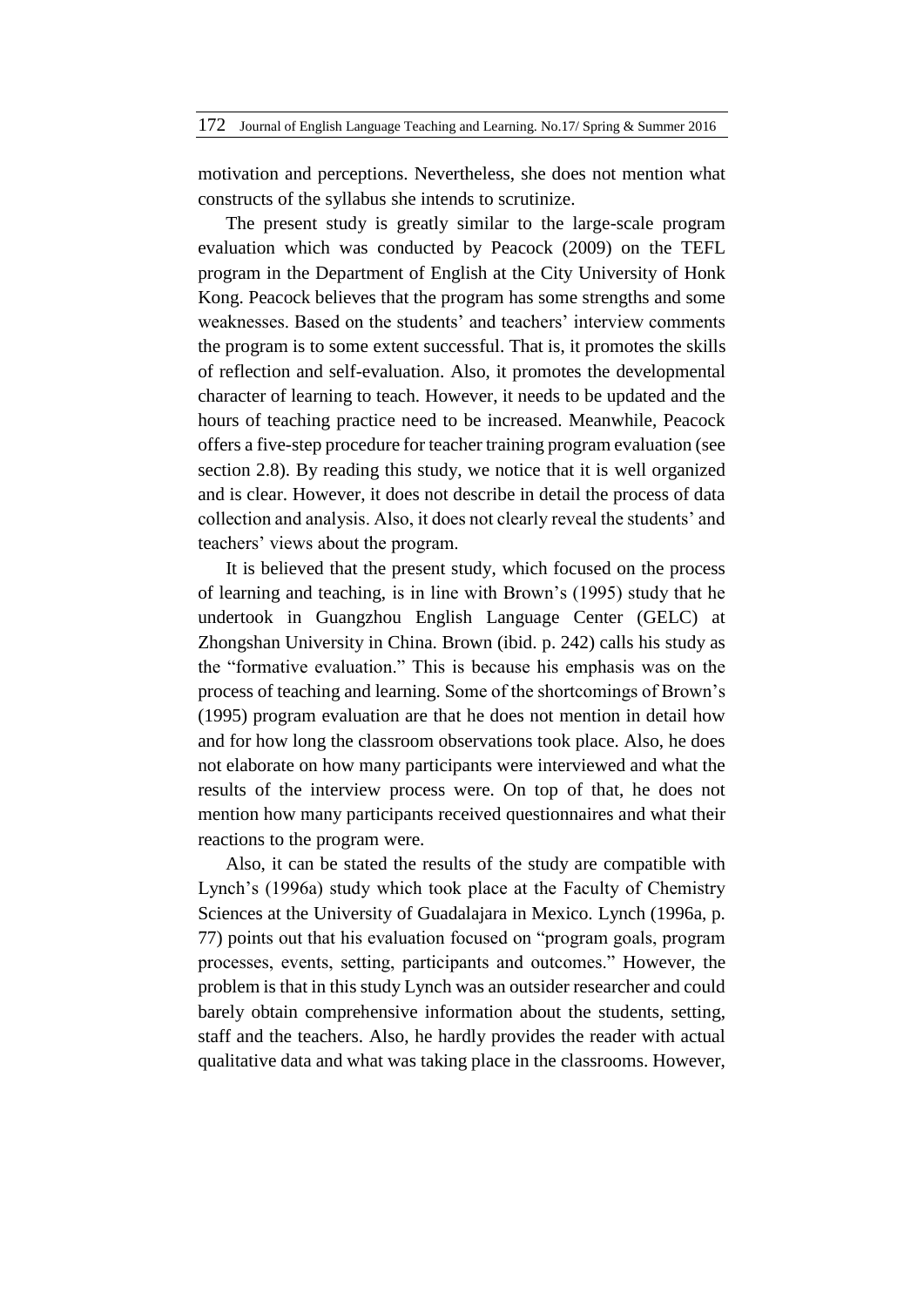the positive point about this study is that it raised the students' and the teachers' confidence in the reading skill.

The language instructors can use the results of this study to modify their teaching methods, adopt and adapt appropriate materials, try to raise their students' attitudes towards the their courses, do some smallscale research in their classes, use more task-based activities and project works, promote the students' communicative and linguistic knowledge, encourage pair and group work, and make students responsible for their own learning and make them independent language learners.

### **References**

- Akst, G. & Hecht, M. (1980). Program evaluation. In Trillin, A. S. (ed.). *Teaching basic skills in college*, pp. 261-310. San Francisco: Jossey-Bass.
- Alderson, J. C. (1996). Guidelines for the evaluation of language education. In J. C. Alderson & A. Beretta (Eds.), *Evaluating second language education* (pp. 274–304). Cambridge: CUP.
- Alvarez, I. (2007). Foreign language education at the crossroads: whose model of competence? *Language, Culture and Curriculum*  20(2): 126-136.
- Bachman, L.F. & Palmer, A. (1996). *Language testing in practice*. Oxford: Oxford University Press.
- Beretta, A. (1996b). What can be learned from Bangalore evaluation? In Alderson, J.C. & Beretta, A. (ed.). *Evaluating second language education*, pp. 250-271. Cambridge: Cambridge University Press.
- Beretta, A. & Davies, A. (1985). Evaluation of the Bangalore project. *ELT Journal* 39(2): 121-127.
- Breen, M. P. (2001b). Navigating the discourse: on what is learned in the language classroom. In Candlin, C. N. & Mercer, N. (ed.). *English language teaching in its social context*, pp. 306-322. London: Routledge.
- Brinton, D. M. & Holten, C. A. (2001). Does the emperor have no clothes? a re-examination of grammar in content-based instruction. In Flowerdew, J. & Peacock, M. (ed.). *Research*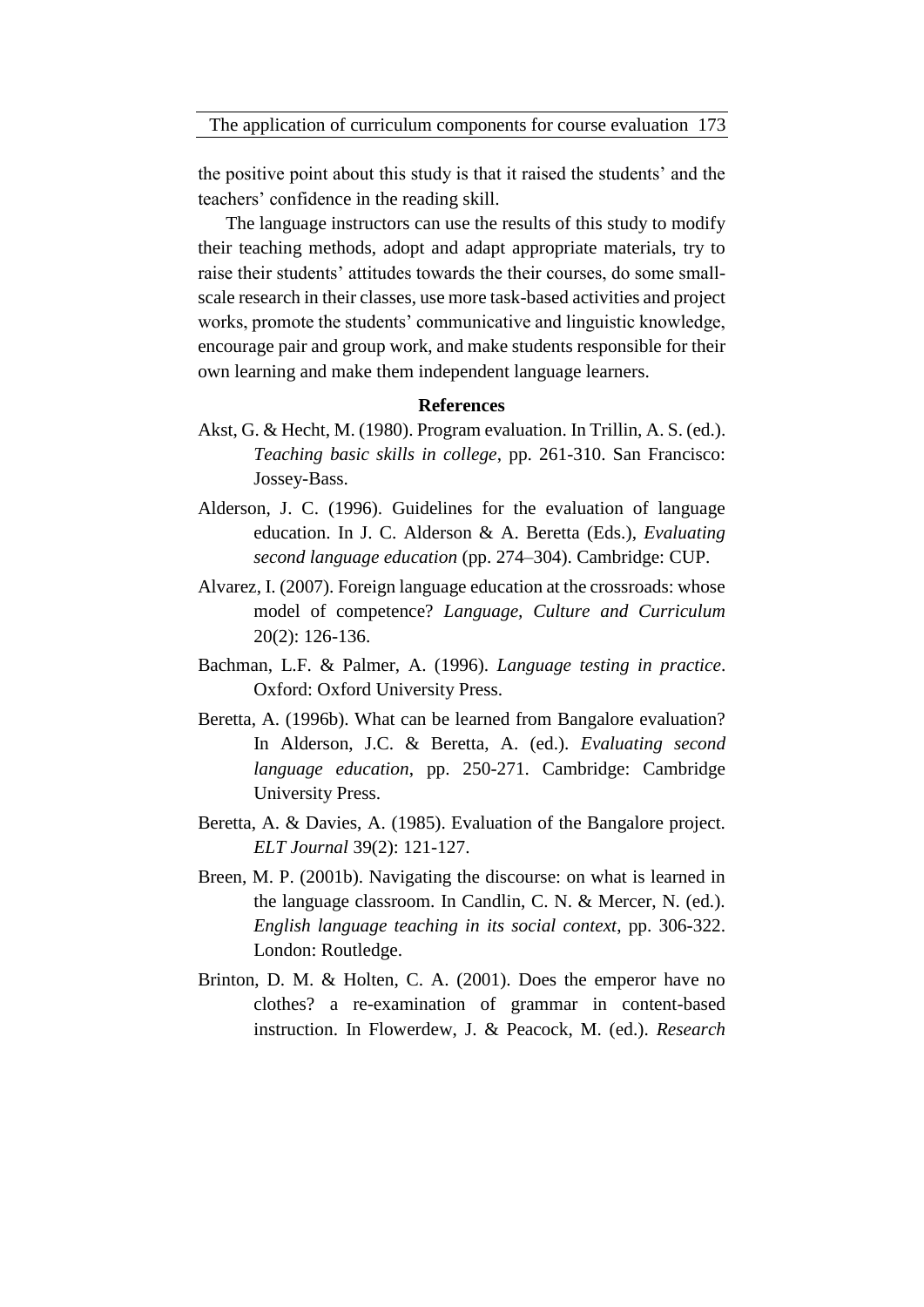*perspectives on English for academic purposes*, pp. 239-259. Cambridge: Cambridge University Press.

- Brown, J. D. (1995). *The elements of language curriculum: A systematic approach to program development*. Boston, Mass.: Heinle & Heinle Publishers.
- Burns, A. (2003). *Collaborative action research for English language teachers*. Cambridge: Cambridge University Press.
- Clapham, C. (2001). Discipline specificity and EAP. In J. Flowerdew & M. Peacock (Eds.), *Research perspectives on English for academic purposes* (pp. 84–100).Cambridge: CUP.
- Cunningsworth, A. (1995). *Choosing your coursebook*. Oxford: Heinemann.
- Dogancay-Aktuna, S. (2006). Expanding the socio-cultural knowledge base of TESOL teacher education. *Language, Culture and Curriculum* 19(3): 278-295.
- Dudley-Evans, T. & St John, M. J. (2000). *Developments in English for specific purposes: A multidisciplinary approach*. Cambridge: CUP.
- Flowerdew, J. & Peacock, M. (2001). Issues in English for academic purposes. In Flowerdew, J. & Peacock, M. (ed.). *Research perspectives on English for academic purposes*, pp. 8-24. Cambridge: Cambridge University Press.
- Fraenkel, J. R. & Wallen, N. E. (2008). *How to design and evaluate research in education*. Fifth ed. New York: McGraw-Hill.
- Gatehouse, K. (2001). Key issues in English for specific purposes (ESP) curriculum development. TESL Journal online, *7*(10). Retrieved July 9, 2007, from http://iteslj.org/articles/gatehouse-ESP.html
- Guthrie, G. P. (1982). An ethnography of bilingual education in a Chinese community. Unpublished Ph. D. diss., University of Illinois at Urbana-Champaign.
- Harmer, J. (2002). *The practice of English language teaching*. Second ed. London: Longman.
- Hedge, T. (2002). *Teaching and learning in the language classroom*. Third ed. Oxford: Oxford University Press.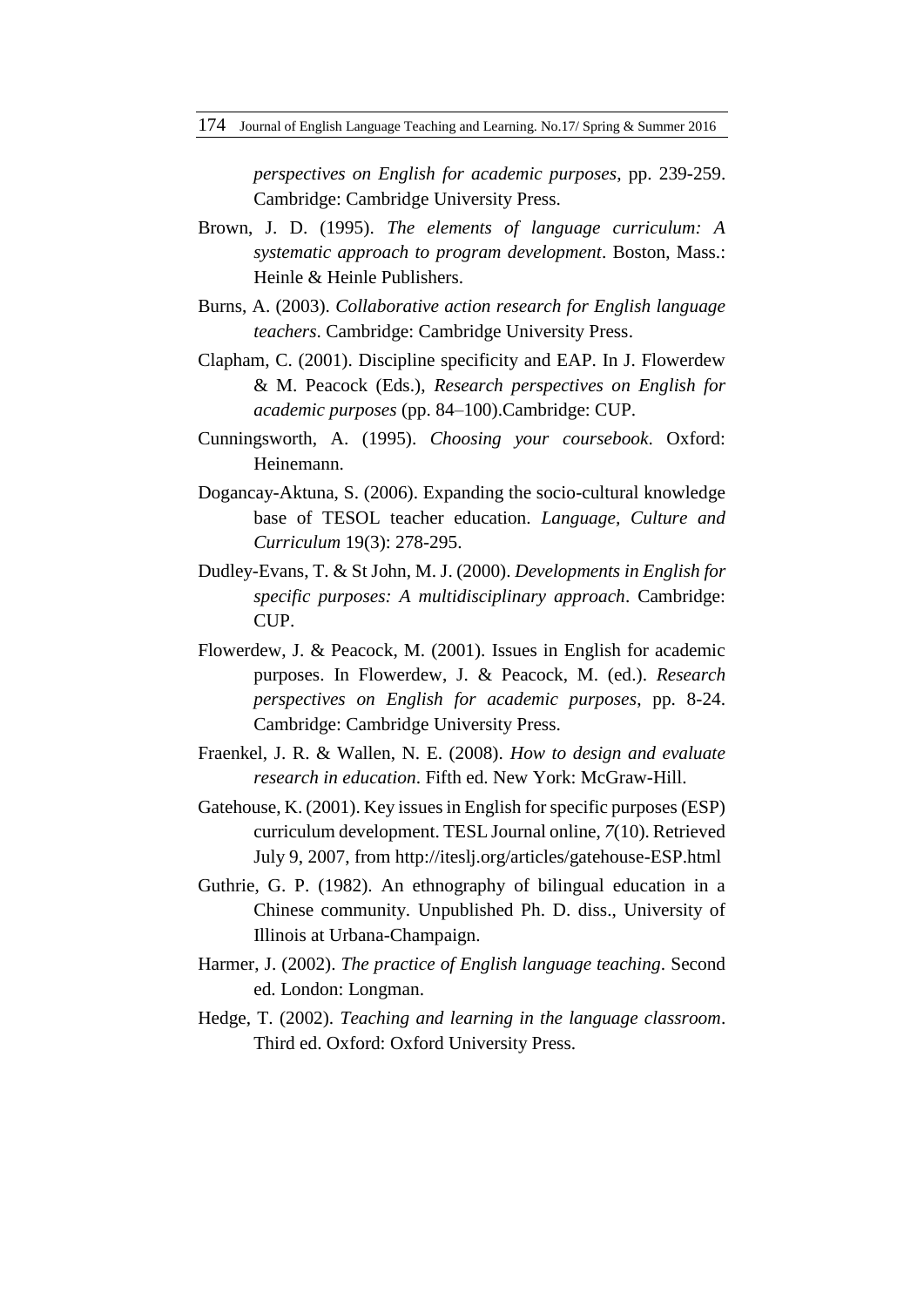The application of curriculum components for course evaluation 175

- Hutchinson, T. & Waters, A. (1987). *English for specific purposes: A learning-centered approach*. Tenth ed. Cambridge: CUP.
- Johnson, R. K. (2001). *An introduction to foreign language learning and teaching*. Pearson Education, Longman: London.
- Kiely, R. (2009). Small answers to the big question: learning from language program evaluation. *Language Teaching Research* 13(1): 99-116.
- Kita, Lee Cheng. (2006). Factors contributing to civil engineering students' poor achievement in an ESP program. MA thesis. University of Malaya.
- Langbein, L. I. & Felbinger, C. L. (2006). *Public program evaluation: a statistical guide*. New York: M. E. Sharpe.
- Lightbown, P. M. & Spada, N. (2003). *How languages are learned*. Revised ed. Oxford: Oxford University Press.
- Lin, A. M. Y. (2001). Doing-English-lessons in the reproduction or transformation of social worlds? In Candlin, C. N. & Mercer, N. (ed.). *English language teaching in its social context*, pp. 271- 286. London: Routledge.
- Longman, D. G. & Atkinson, R. H. (2002). *College learning and study skills*. Sixed ed. California: Thomson/Wadsworth.
- Lynch, B. K. (1996a). Evaluating a program inside and out. In J. C. Alderson & A. Beretta (Eds.), *Evaluating second language education* (pp. 61–96). Cambridge: CUP.
- Lynch, B. K. (1996b). *Language program evaluation: Theory and practice*. Cambridge: CUP.
- Mazdayasna, G. & Tahririan, M. H. (2008). Developing a profile of the ESP need of Iranian students: the case of students of nursing and midwifery. *Journal of English for Academic Purposes* **7**: 277- 289.
- Mercer, N. (2001). Language for teaching language. In Candlin, C. N. & Mercer, N. (ed.). *English language teaching in its social context*, pp. 243-257. London: Routledge.
- Mishan, F. (2005). *Designing authenticity into language learning materials*. Bristol: Intellect.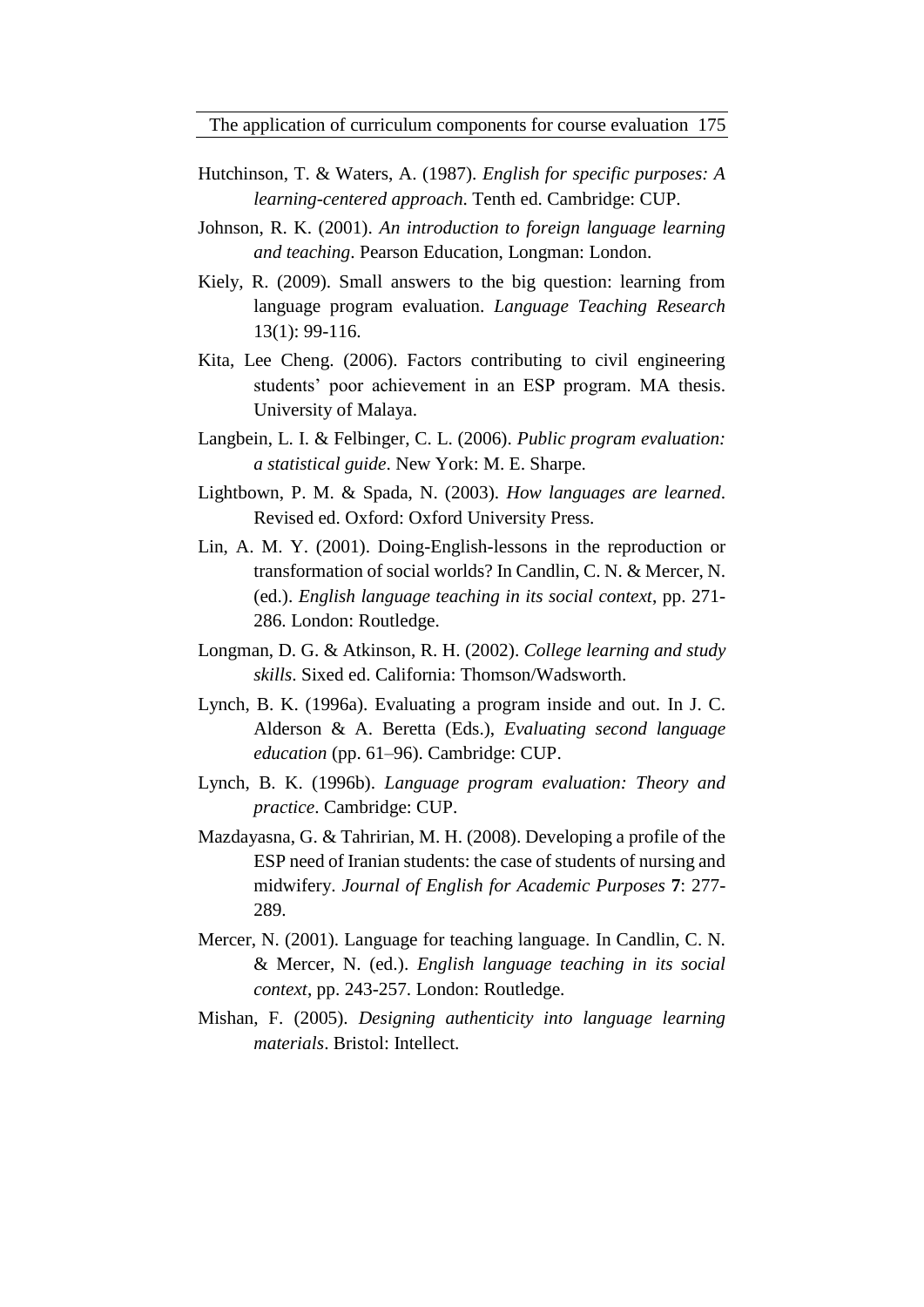176 Journal of English Language Teaching and Learning. No.17/ Spring & Summer 2016

- Murphy, D. F. (1985). Evaluation in language teaching: Assessment, accountability and awareness. In J. C. Alderson (Ed.), *Evaluation* (pp. 1–17). Oxford: Pergamon Press.
- Nunan, D. (1999a). *The learner-centered curriculum*. Tenth printing. Cambridge: CUP.
- Nunan, D. (2001). Teaching grammar in context. In Candlin, C. N. & Mercer, N. (ed.). *English language teaching in its social context*, pp. 191-199. London: Routledge.
- Peacock, M. (2001). Language learning strategies and EAP proficiency: teacher views, student views and test results. In Flowerdew, J. & Peacock, M. (ed.). *Research perspectives on English for academic purposes*, pp. 268-285. Cambridge: Cambridge University Press.
- Peacock, M. (2009). The evaluation of foreign-language-teacher education programs. *Language Teaching Research* 13(3): 259- 278.
- Prabhu, N. S. (1987). *Second language pedagogy*. Oxford: Oxford University Press.
- Rahimian, M. (2005). Developing communicative syllabus in ESP/EAP classes and how to deal with it in EFL situations. In G. R. Kiany & M. Khayamdar (Eds.), *Proceedings of the First National ESP/EAP Conference* (pp.86-98). Tehran: SAMT.
- Rea-Dickins, P. (2002). Classroom assessment. In Hedge, T. (ed.). *Teaching and learning in the language classroom*, pp. 375-401. Third ed. Oxford: Oxford University Press.
- Richards, J. C. (1984). Language curriculum development. *RELC Journal*, 15(1), 1–14.
- Richards, J. C. (2007). *Curriculum development in language teaching*. Eighth printing. New York: Longman.
- Richards, J. C. & Rodgers, T. S. (2002). *Approaches and methods in language teaching*. Second ed. Cambridge: Cambridge University Press.
- Robinson, B. (2003). Evaluation, research and quality. In Robinson, B. & Latchem, C. (ed.). *Teacher education through open and distance learning*, pp. 193–211. London: Routledge/Farmer.